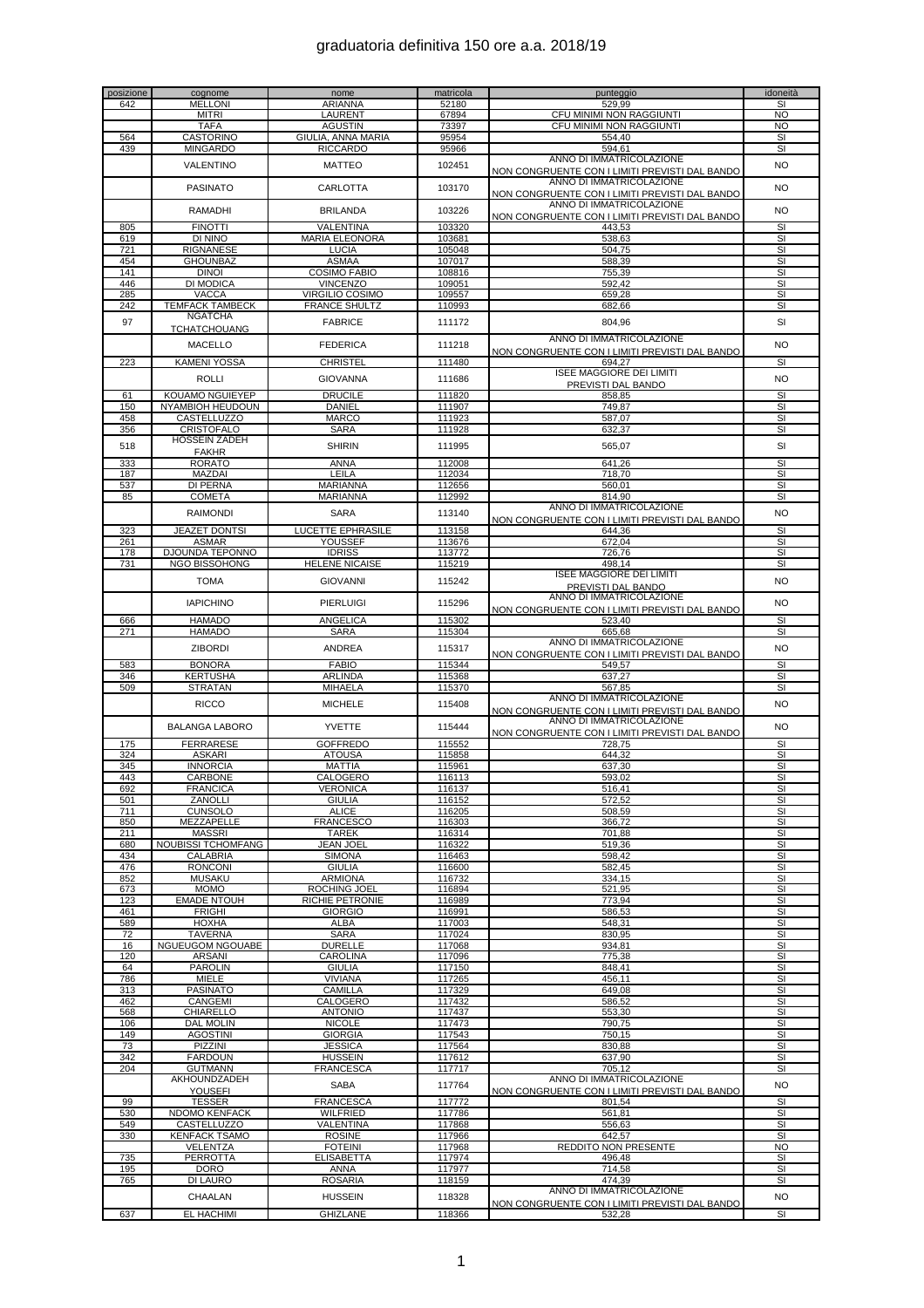| posizione  | cognome                              | nome                                   | matricola        | punteggio                                                | idoneità                |
|------------|--------------------------------------|----------------------------------------|------------------|----------------------------------------------------------|-------------------------|
| 146<br>618 | TARATEO<br><b>PARISI</b>             | <b>MARIA</b><br><b>ALFONSO</b>         | 118666<br>119226 | 753,03<br>538,97                                         | SI<br>SI                |
| 27         | <b>NOIRA</b>                         | <b>RICCARDO</b>                        | 119315           | 900,98                                                   | SI                      |
| 57         | <b>BOHANE</b>                        | <b>SHAI MARC</b>                       | 119328           | 864,67                                                   | SI                      |
| 259        | <b>ALBERICO</b>                      | <u>ANNACHIARA</u>                      | 119424           | 672,70                                                   | SI                      |
| 587        | CREMASCO                             | <b>ALICE</b>                           | 119456           | 548,84                                                   | SI                      |
| 92<br>764  | <b>COCIVERA</b><br><b>MARESCA</b>    | <b>MARCELLO</b><br><b>ERSILIA</b>      | 119487<br>119494 | 809,03<br>474.91                                         | SI<br>SI                |
| 318        | GANZAROLI                            | <b>FRANCESCO</b>                       | 119500           | 646,57                                                   | SI                      |
|            | <b>VERONESI</b>                      | <b>GRETA</b>                           | 119523           | ANNO DI IMMATRICOLAZIONE                                 | <b>NO</b>               |
|            |                                      |                                        |                  | <u>NON CONGRUENTE CON I LIMITI PREVISTI DAL BANDO</u>    |                         |
| 31         | <b>PACINELLA</b>                     | <b>GAETANO</b>                         | 119551           | 896,89                                                   | SI                      |
| 387<br>158 | <b>TOSCHETTI</b><br><b>GIANNELLA</b> | <b>TOMMASO</b><br><b>ANTONIA</b>       | 119553<br>119583 | 618,40<br>742,43                                         | SI<br>SI                |
| 53         | TRANQUILLINI                         | <b>TERESA</b>                          | 119585           | 871,94                                                   | SI                      |
| 77         | MAZZARDO                             | ALESSANDRA                             | 119607           | 822,63                                                   | SI                      |
| 68         | DEL MESE                             | <b>FEDERICA</b>                        | 119653           | 841,36                                                   | SI                      |
| 100        | <b>CUSCELA</b>                       | <b>PAOLA</b>                           | 119676           | 800,47                                                   | SI                      |
| 114<br>522 | <b>RESINA</b><br><b>RICCI</b>        | <b>ELISA</b><br><b>LAURA STEPHANIE</b> | 119752<br>119768 | 781,37<br>563,51                                         | <b>SI</b><br>SI         |
| 339        | CANDITO                              | <b>SIMONE</b>                          | 119870           | 638,79                                                   | SI                      |
|            | <b>BEN AISSA</b>                     | <b>MAROUEN</b>                         | 119951           | ANNO DI IMMATRICOLAZIONE                                 | <b>NO</b>               |
|            |                                      |                                        |                  | NON CONGRUENTE CON I LIMITI PREVISTI DAL BANDO           |                         |
| 617        | <b>PETRACCA</b>                      | <b>CHIARA</b>                          | 120035           | 539,81                                                   | SI                      |
| 515        | ZANNARINI                            | <b>ENRICO</b>                          | 120036           | 565,96<br>ANNO DI IMMATRICOLAZIONE                       | SI                      |
|            | EL HABOUCHE                          | <b>MOHAMAD</b>                         | 120084           | NON CONGRUENTE CON I LIMITI PREVISTI DAL BANDO           | <b>NO</b>               |
| 644        | <b>BILARDELLO</b>                    | <b>ANTONINO</b>                        | 120085           | 529,67                                                   | SI                      |
| 202        | <b>MORO</b>                          | <b>MARIATERESA</b>                     | 120198           | 707,26                                                   | SI                      |
| 75         | <b>CHRISTINE MISSOMBA</b>            | <b>VICTORIA</b>                        | 120267           | 822.93                                                   | <b>SI</b>               |
| 140        | NARDELLA<br><b>ANTONUCCI</b>         | VALENTINA<br><b>IMMACOLATA</b>         | 120397<br>120399 | 755,82<br>CFU MINIMI NON RAGGIUNTI                       | SI<br>NO                |
| 660        | ZAPPAROLI                            | ALESSANDRO                             | 120455           | 524,45                                                   | SI                      |
| 197        | <b>LYASHENKO</b>                     | <b>KATERYNA</b>                        | 120671           | 712,97                                                   | SI                      |
|            | DE SERIO                             | <b>NOEMI</b>                           | 120720           | <b>ISEE MAGGIORE DEI LIMITI</b>                          | <b>NO</b>               |
|            | <b>FORNEA</b>                        | CATERINA                               | 120829           | <b>PREVISTI DAL BANDO</b>                                | SI                      |
| 115<br>374 | <b>VETTORE</b>                       | <b>SIMONA</b>                          | 120860           | 780,32<br>621,76                                         | SI                      |
| 215        | <b>RIZZO</b>                         | <b>SABRINA</b>                         | 120863           | 698,82                                                   | SI                      |
| 218        | MASCELLANI                           | <b>SILVIA</b>                          | 121093           | 697,65                                                   | SI                      |
| 122        | <b>MENEGHINI</b>                     | CATERINA                               | 121105           | 773.99                                                   | SI                      |
|            | CHIARELLA                            | <b>PAOLO</b>                           | 121139           | ANNO DI IMMATRICOLAZIONE                                 | <b>NO</b>               |
| 362        | <b>MONTALBANO</b>                    | <b>GIULIA</b>                          | 121204           | NON CONGRUENTE CON I LIMITI PREVISTI DAL BANDO<br>629,65 | SI                      |
| 332        | <b>ASTORE</b>                        | <b>ALICE</b>                           | 121362           | 641,53                                                   | SI                      |
| 154        | CHIEFFALLO                           | <b>LUDOVICO</b>                        | 121400           | 746,35                                                   | SI                      |
| 244        | <b>MARTINO</b>                       | VALERIA                                | 121428           | 682,04                                                   | SI                      |
|            | ZEROUAL                              | <b>SARRA</b>                           | 121461           | ANNO DI IMMATRICOLAZIONE                                 | <b>NO</b>               |
| 727        | <b>MARRELLA</b>                      | EUGENIO GIOVANNI                       | 121673           | NON CONGRUENTE CON I LIMITI PREVISTI DAL BANDO<br>500,63 | SI                      |
| 572        | <b>VESCOVO</b>                       | <b>ENRICO</b>                          | 121693           | 552,09                                                   | SI                      |
|            |                                      |                                        |                  | ANNO DI IMMATRICOLAZIONE                                 |                         |
|            | <b>SRIHI</b>                         | <b>OMAR</b>                            | 121706           | NON CONGRUENTE CON I LIMITI PREVISTI DAL BANDO           | <b>NO</b>               |
| 440        | <b>TAMKO CHEKUIMO</b>                | THIERRY                                | 121774           | 594,25                                                   | SI                      |
| 414<br>266 | IAIA<br>DI VIRGILIO                  | <b>SIMONE</b><br>ARIANNA               | 121799<br>121890 | 606,42<br>670,00                                         | SI<br>SI                |
|            |                                      |                                        |                  | ANNO DI IMMATRICOLAZIONE                                 |                         |
|            | <b>GALLUZZO</b>                      | SAMUELE                                | 121942           | <u>NON CONGRUENTE CON I LIMITI PREVISTI DAL BANDO</u>    | <b>NO</b>               |
| 262        | CALVARUSO                            | MARIAGIOVANNA                          | 121959           | 670,79                                                   | SI                      |
| 238        | <b>KENFACK TAKILE</b>                | <b>TEUYO AIMERANCE</b>                 | 121967           | 685.83                                                   | SI                      |
| 46         | <b>AMORIELLO</b>                     | <b>MARIACHIARA</b>                     | 121995           | 879,71<br>587.54                                         | SI                      |
| 457        | <b>BUSCEMA</b>                       | <u>SALVATORE</u>                       | 122166           | ANNO DI IMMATRICOLAZIONE                                 | SI                      |
|            | CONTE                                | <b>FRANCESCA</b>                       | 122215           | NON CONGRUENTE CON I LIMITI PREVISTI DAL BANDO           | <b>NO</b>               |
| 376        | CANELLA                              | PAOLO                                  | 122234           | 621,53                                                   | SI                      |
|            | <b>IAVARONE</b>                      | <b>CIRO</b>                            | 122377           | ANNO DI IMMATRICOLAZIONE                                 | <b>NO</b>               |
|            |                                      |                                        |                  | NON CONGRUENTE CON I LIMITI PREVISTI DAL BANDO           |                         |
| 227        | <b>IANNANTUONI</b>                   | <b>LUCIA</b>                           | 122451           | 692,02<br>ANNO DI IMMATRICOLAZIONE                       | SI                      |
|            | PECORELLA                            | MARIA IOSE'                            | 122482           | NON CONGRUENTE CON I LIMITI PREVISTI DAL BANDO           | <b>NO</b>               |
| 270        | <b>ABOULOSSOUD</b>                   | <b>SHAHRAZAD</b>                       | 122525           | 667,20                                                   | SI                      |
| 579        | NKOUKA NDZOUTANI                     | STEVIN RYTHNA CARDOREL                 | 122530           | 550,00                                                   | SI                      |
| 338        | YONSSO GAMO                          | ROSTAND JOEL<br><b>GIULIA</b>          | 122547           | 638,84                                                   | SI<br>SI                |
| 13<br>615  | <b>FRESSOLA</b><br>ZANETTO           | <b>MAURO</b>                           | 122710<br>122827 | 949,72<br>541,43                                         | SI                      |
| 67         | <b>VITTICANO</b>                     | <b>SILVIA</b>                          | 122833           | 844,23                                                   | SI                      |
|            | <b>EBONGUE</b>                       | FILS DAVID ALAIN                       | 122853           | ANNO DI IMMATRICOLAZIONE                                 | <b>NO</b>               |
|            |                                      |                                        |                  | NON CONGRUENTE CON I LIMITI PREVISTI DAL BANDO           |                         |
| 50         | <b>TAGLIENTE</b>                     | <b>GIULIA</b>                          | 122879           | 873,68                                                   | <b>SI</b>               |
| 213        | <b>AZZOLINI</b>                      | <b>SIMONE</b>                          | 123012           | 701,32<br>ANNO DI IMMATRICOLAZIONE                       | $\overline{\mathbf{s}}$ |
|            | <b>PUSINANTI</b>                     | ALESSANDRA                             | 123239           | NON CONGRUENTE CON I LIMITI PREVISTI DAL BANDO           | <b>NO</b>               |
| 634        | <b>FATIMA</b>                        | <b>GULZAR</b>                          | 124061           | 533,24                                                   | SI                      |
| 559        | OBAID                                | MAHER                                  | 124304           | 555,64                                                   | SI                      |
|            | CERAVOLO                             | MARIA TERESA FEDERICA                  | 124348           | MATRICOLA 1° ANNO                                        | <b>NO</b>               |
| 661<br>171 | <b>ASCIUTTI</b>                      | LORENZO<br><b>INES NADIA</b>           | 124357<br>124394 | 524,43<br>729,24                                         | SI<br>SI                |
| 236        | LADJOU DEMANOU<br>TONMO              | <b>ALEX STEVE</b>                      | 124429           | 688,68                                                   | SI                      |
| 116        | TAHERI                               | <b>PARISA</b>                          | 124452           | 779,84                                                   | SI                      |
| 257        | <b>EMAMI</b>                         | <b>MOJTABA</b>                         | 124453           | 673,97                                                   | SI                      |
| 540        | SOUIDI                               | <b>TAOUFIK</b>                         | 124485           | 559,68                                                   | SI                      |
| 102        | <b>AVANZO</b>                        | <b>CORA</b>                            | 124528           | 795,96                                                   | SI                      |
| 224<br>840 | FERCHICHI<br>DAKHLI                  | <b>MUSTAFA</b><br>KHALIL               | 124609<br>124617 | 692,85<br>396,26                                         | SI<br>SI                |
| 328        | SAIDI                                | MOHAMED AMINE                          | 124618           | 642,69                                                   | SI                      |
| 704        | ZBIDI                                | RAED                                   | 124622           | 511,97                                                   | SI                      |
| 168        | RUFINE ANDREA                        | <b>PONDY</b>                           | 124690           | 732,02                                                   | SI                      |
| 181        | <b>HASSINE</b>                       | ALAEDDINE                              | 124695           | 725,47                                                   | SI                      |
| 649<br>186 | SOULTANI<br><b>GOGLINO</b>           | MARWEN<br><b>MARTINA</b>               | 124703<br>124717 | 527,56<br>721,25                                         | SI<br>SI                |
|            |                                      |                                        |                  |                                                          |                         |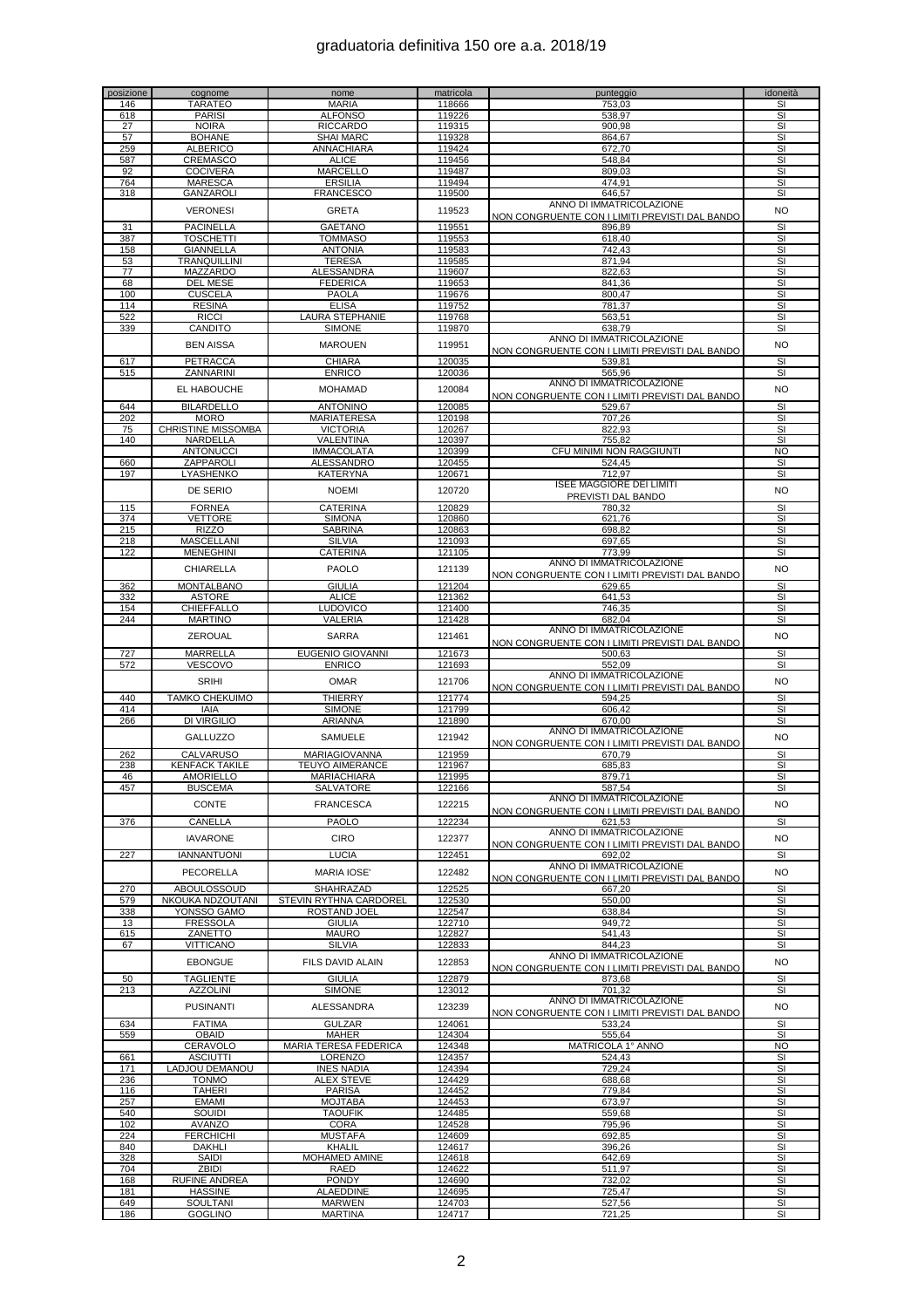| posizione      | cognome                        | nome                             | matricola        | punteggio                       | idoneità                |
|----------------|--------------------------------|----------------------------------|------------------|---------------------------------|-------------------------|
|                | KRIBI                          | <b>OMRAN</b>                     | 124718           | CFU MINIMI NON RAGGIUNTI        | NO.                     |
| 282            | <b>CASELLI</b>                 | CAMILLA                          | 124746           | 660,20                          | SI                      |
| 281            | TAHERIAN                       | <b>PARSA</b>                     | 124811           | 660,82                          | SI                      |
| 521            | <b>RENNA</b>                   | <b>FRANCESCA</b>                 | 124883           | 563,95                          | SI                      |
| 117            | <b>GEMINATI</b>                | <b>VIOLA</b>                     | 124972           | 778,79                          | SI                      |
| 83<br>303      | CAPORALE<br><b>RINALDI</b>     | <b>ALICE</b><br><b>GIADA</b>     | 124981<br>125076 | 819,93                          | SI<br>SI                |
| 849            | ET-TAHIRY                      | <b>ISMAIL</b>                    | 125124           | 651,57                          | SI                      |
|                |                                |                                  | 125156           | 371,28                          | SI                      |
| 20<br>9        | <b>BOSCOLO</b>                 | <b>DAVIDE</b><br><b>GIORDANA</b> |                  | 914,46                          | SI                      |
| 234            | SEMERARO                       |                                  | 125160           | 965,58<br>689,32                | SI                      |
|                | <b>POLIDORO</b><br>CASTELLUZZO | DANIELE<br><b>FEDERICO</b>       | 125183<br>125249 | MATRICOLA 1° ANNO               | ΝO                      |
| 275            | <b>ROZZA</b>                   | <b>SELENE</b>                    | 125273           | 663,00                          | SI                      |
| 623            | <b>BONOMELLI</b>               | <b>MICHAEL</b>                   | 125295           | 537,55                          | SI                      |
| 255            | <b>GHELLINI</b>                | <b>MICOL</b>                     | 125307           | 674,17                          | SI                      |
| 41             | CANNARIATO                     | COSTANZA                         | 125381           | 886.26                          | SI                      |
| 614            | <b>LOMBARDO</b>                | VALERIA                          | 125404           | 541,52                          | SI                      |
| 180            | <b>MANGIATORDI</b>             | <b>MIRKO</b>                     | 125471           | 725,56                          | SI                      |
|                | <b>RONCAGLI</b>                | <b>AURORA</b>                    | 125503           | CFU MINIMI NON RAGGIUNTI        | <b>NO</b>               |
| 708            | ORLANDO                        | LORENZO                          | 125504           | 509,46                          | SI                      |
| 192            | ALLA                           | <b>ERMIRA</b>                    | 125574           | 715,90                          | SI                      |
| 193            | PETRACCA                       | VALENTINA                        | 125609           | 715,44                          | SI                      |
| 113            | <b>BAYINA</b>                  | <b>AKOUVI</b>                    | 125610           | 782,20                          | SI                      |
| 226            | <b>CHIKHAOUI</b>               | <b>OUSSAMA</b>                   | 125613           | 692,08                          | SI                      |
| 605            | <b>LEGGIERI</b>                | <b>ENRICO</b>                    | 125630           | 543,61                          | SI                      |
| 95             | <b>BIZZARRI</b>                | ALICE                            | 125703           | 806,09                          | SI                      |
|                | PEZZANO                        | <b>DANIELE</b>                   | 125718           | CFU MINIMI NON RAGGIUNTI        | ΝO                      |
| 130            | <b>GBADOE</b>                  | CAROLE                           | 125736           | 768,20                          | SI                      |
| 406            | MARANNINO                      | <b>FEDERICA</b>                  | 125743           | 610,06                          | SI                      |
| 431            | ANDRIULLI                      | <b>MARGHERITA</b>                | 125755           | 600,44                          | SI                      |
| 137            | <b>MARCHETTI</b>               | <b>BEATRICE</b>                  | 125758           | 759,41                          | SI                      |
| 426            | FOUELEFACK DONGMO              | <b>STEVE DONALD</b>              | 125828           | 602,27                          | SI                      |
| 768            | <b>RIDA</b>                    | JAD                              | 125844           | 468,49                          | SI                      |
| 293            | <b>KAMENI MIREILLE</b>         | <b>JOSEPHINE</b>                 | 125859           | 654,49                          | SI                      |
| 325            | <b>NALI</b>                    | <b>GIADA</b>                     | 125862           | 644,30                          | SI                      |
| 608            | <b>RENZO</b>                   | <b>SARA</b>                      | 125940           | 542,94                          | SI                      |
| 198            | DE NITTIS                      | <b>GIUSY</b>                     | 126033           | 712,43                          | SI                      |
| 136            | <b>ROBERTI</b>                 | CAMILLO<br><b>GIULIA</b>         | 126107           | 760,65                          | SI                      |
| 276            | SANTANIELLO                    |                                  | 126157           | 662,95                          | SI                      |
| 459            | <b>FTOUNI</b>                  | RAMI                             | 126181           | 586,98                          | SI                      |
| 621<br>382     | <b>ROSSI</b><br>LANDOLFI       | <b>FILIPPO</b><br><b>GIULIA</b>  | 126227<br>126240 | 537,74                          | SI<br>SI                |
| 39             | MANZA                          | <b>FRANCESCA</b>                 | 126252           | 619,57<br>887,48                | SI                      |
| 56             | RALLO                          | LETIZIA                          | 126290           | 869,38                          | SI                      |
| 820            | ALO'                           | <b>MARIA CARMEN</b>              | 126306           | 423,52                          | SI                      |
| 207            | RIAHI                          | JIHAN                            | 126323           | 702.97                          | SI                      |
|                | <b>BRUNETTI</b>                | <b>ISABELLA</b>                  | 126425           | CFU MINIMI NON RAGGIUNTI        | NO                      |
| 344            | <b>RAIMONDI</b>                | <b>GIULIO</b>                    | 126475           | 637,72                          | SI                      |
|                |                                |                                  |                  | <b>ISCRIZIONE NON</b>           |                         |
|                | <b>ABDUH</b>                   | <b>HECHAM</b>                    | 126520           | <b>REGOLARE</b>                 | <b>NO</b>               |
| 111            | <b>STROZZI</b>                 | <b>BENEDETTA</b>                 | 126538           | 784,98                          | SI                      |
| 726            | <b>GAGGIANO</b>                | ARCANGELA                        | 126546           | 501,18                          | SI                      |
| 201            | MASTROMAURO                    | <b>LUIGI</b>                     | 126547           | 709,86                          | SI                      |
| $\overline{7}$ | <b>FABBRI</b>                  | <b>MARTA</b>                     | 126655           | 969,81                          | SI                      |
| 399            | <b>GALIANO</b>                 | SABRINA                          | 126714           | 615,01                          | SI                      |
| 228            | LAURIA                         | DANIELE                          | 126757           | 691,86                          | SI                      |
| 776            | <b>MURGIA</b>                  | <b>CHIARA</b>                    | 126819           | 463,28                          | <b>SI</b>               |
| 81             | LAZAR                          | ANCA TEODORA                     | 126828           | 821,32                          | SI                      |
| 712            | <b>AMATO</b>                   | <b>MARCO</b>                     | 126831           | 508,55                          | SI                      |
| 677            | GIAMPETRUZZI                   | <b>GIACOMO</b>                   | 126834           | 521,23                          | SI                      |
| 725            | <b>VISENTINI</b>               | <b>LORENZO</b>                   | 126879           | 502,13                          | SI                      |
| 478            | ZIIU                           | ANNALISA                         | 126928           | 581,19                          | SI                      |
| 23             | CROCE                          | <b>LORENZO</b>                   | 126961           | 908,89                          | SI                      |
| 490            | PECCENINI                      | <b>GIULIA</b>                    | 127002           | 576,33                          | SI                      |
| 1              | <b>TARRICONE</b>               | <b>JACOPO</b>                    | 127074           | 1000,00                         | SI                      |
| 163            | <b>SALVIATO</b>                | <b>JACOPO</b>                    | 127082           | 738,48                          | SI                      |
| 66             | VITTORIA                       | <b>ANDREA</b>                    | 127085           | 847,45                          | <b>SI</b>               |
| 42             | GIANCARLI                      | <b>MICHELA</b>                   | 127119           | 884,96                          | SI                      |
| 616            | L'ANNUNZIATA                   | TIZIANA                          | 127121           | 540,48                          | SI                      |
| 606<br>826     | <b>PREVATO</b><br>CAROLI       | CARLO<br>COSIMO                  | 127135<br>127144 | 543,11<br>413,97                | SI<br>SI                |
| 160            | CARDINALE                      | <b>VIRGINIA</b>                  | 127199           | 739,51                          | <b>SI</b>               |
| 5              | <b>GALASSO</b>                 | <b>SILVIA</b>                    | 127203           | 976,38                          | SI                      |
| 44             | <b>LUGLI</b>                   | ALESSANDRA                       | 127237           | 882,51                          | SI                      |
| 258            | <b>VARNER</b>                  | <b>FEDERICA</b>                  | 127240           | 672,78                          | SI                      |
| 144            | <b>BERTONI</b>                 | <b>SAMUELE</b>                   | 127313           | 753,86                          | SI                      |
| 8              | <b>GENTILE</b>                 | <b>MICHELE</b>                   | 127319           | 966,35                          | SI                      |
| $\overline{2}$ | ZANNI                          | ANNA                             | 127329           | 980,88                          | SI                      |
| 817            | <b>PARISI</b>                  | CORRADO                          | 127354           | 429,30                          | SI                      |
| 119            | CESAROTTO                      | <b>MARTINO</b>                   | 127414           | 776,33                          | SI                      |
|                |                                |                                  |                  | <b>ISEE MAGGIORE DEI LIMITI</b> |                         |
|                | <b>DALL'IGNA</b>               | <b>MARTINA</b>                   | 127430           | PREVISTI DAL BANDO              | NO.                     |
| 188            | <b>CHIZZOLA</b>                | <b>ENEA</b>                      | 127431           | 717,93                          | SI                      |
| 754            | <b>GALATI MASSARO</b>          | <b>GIUSEPPE</b>                  | 127465           | 481,22                          | SI                      |
| 78             | OHENE-ADDO                     | <b>VALERIA</b>                   | 127500           | 822,24                          | SI                      |
| 441            | ZAZZERA                        | <b>MARILENA</b>                  | 127537           | 593,71                          | SI                      |
| 184            | MANNI                          | <b>MIRIANA</b>                   | 127560           | 722,43                          | $\overline{\mathsf{S}}$ |
| 134            | CAPORALE                       | <b>ROBERTO</b>                   | 127589           | 760,79                          | SI                      |
| 108            | SERRAIOTTO                     | ARIANNA                          | 127592           | 789,44                          | SI                      |
| 170            | SADJOUM GRUZELLE               | SOPHIE                           | 127609           | 731,63                          | SI                      |
| 127            | NGUIMTSOB FEJIO                | ELFRIEDE SORELLE                 | 127611           | 771,61                          | SI                      |
| 93             | KAMGUE CHOUASSO                | <b>DANILINE</b>                  | 127612           | 808,98                          | $\overline{\mathbf{s}}$ |
| 427            | KAMALIAN                       | <b>AMIRHOSSEIN</b>               | 127645           | 601,86                          | <b>SI</b>               |
| 411            | SAAD EL IDRISSI                | AMINE                            | 127673           | 608,38                          | SI                      |
| 565            | DOUNGALA NZOYEM                | <b>LEON MARTIAL</b>              | 127687           | 553,90                          | SI                      |
| 52             | <b>TRAN</b>                    | THY THY                          | 127723           | 873,15                          | SI                      |
| 166            | <b>MAROTTA</b>                 | <b>NOEMI</b>                     | 127783           | 733,27                          | SI                      |
| 479<br>532     | ZAYAT<br><b>GARCI</b>          | <b>BASEL</b>                     | 127800<br>127968 | 581,07                          | SI<br>SI                |
|                |                                | RACHED                           |                  | 561,25                          |                         |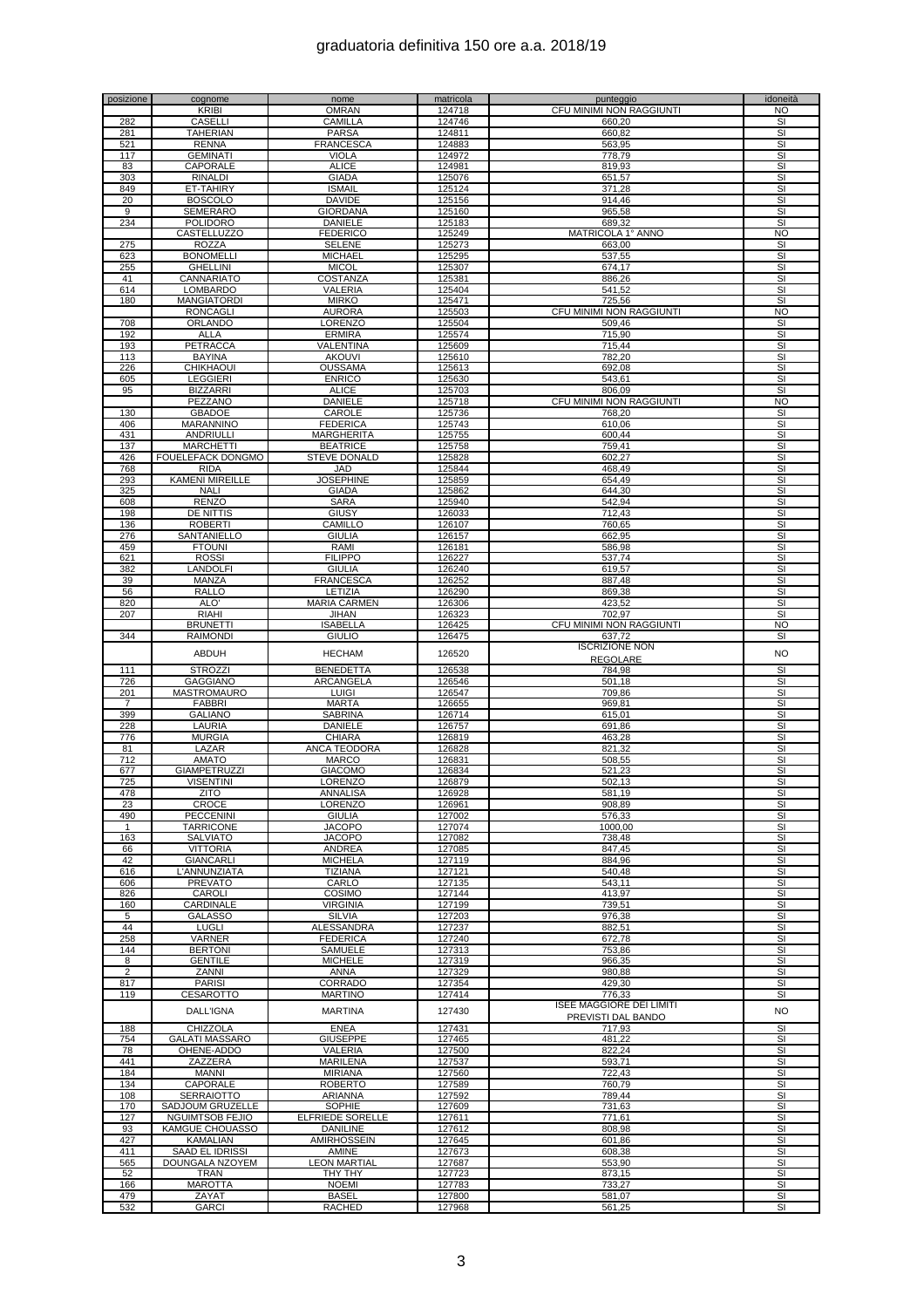| posizione | cognome               | nome                   | matricola | punteggio                       | idoneità                |
|-----------|-----------------------|------------------------|-----------|---------------------------------|-------------------------|
|           |                       |                        |           | <b>ISEE MAGGIORE DEI LIMITI</b> |                         |
|           | <b>SOFIA</b>          | ELENA                  | 128043    | PREVISTI DAL BANDO              | <b>NO</b>               |
| 654       | AL KASS               | <b>MAHMOUD</b>         | 128074    | 526,27                          | SI                      |
| 304       | SPERANZA              | ALESSANDRO             | 128568    | 651,45                          | SI                      |
| 775       | <b>TOSIANI</b>        | <b>BENEDETTO</b>       | 128785    | 464,90                          | SI                      |
|           |                       |                        |           |                                 |                         |
| 69        | <b>CICCONE</b>        | MARIASSUNTA            | 128808    | 841,18                          | SI                      |
| 341       | <b>AWADIN</b>         | KAMAL MOHAMMED KAMAL   | 128894    | 638,36                          | SI                      |
| 84        | <b>FASOLI</b>         | <b>ELSA</b>            | 128922    | 817.64                          | SI                      |
| 173       | TUMBARELLO            | ANTONINO ADRIANO       | 128950    | 728,99                          | SI                      |
| 45        | EL HAQAOUI            | ZAINEB                 | 128963    | 882,36                          | $\overline{\mathsf{S}}$ |
| 58        | <b>CIGLIOLA</b>       | <b>GIORGIA</b>         | 129033    | 862,47                          | SI                      |
|           | CABRAL DA ROCHA       |                        |           |                                 |                         |
| 574       |                       | <b>MANUELA</b>         | 129034    | 551,64                          | SI                      |
|           | <b>WEISS</b>          | <b>ERIKA</b>           | 129059    |                                 | $\overline{\mathbf{s}}$ |
| 80        | <b>CORSO</b>          |                        |           | 821,54                          |                         |
| 132       | DE GREGORIO           | GIULIA                 | 129131    | 765,01                          | SI                      |
| 809       | <b>INFETTI</b>        | CLAUDIA                | 129172    | 435,54                          | SI                      |
| 172       | <b>ALMAKHOUR</b>      | ALI                    | 129184    | 729,14                          | SI                      |
| 74        | <b>TROMBONI</b>       | <b>GIULIA</b>          | 129202    | 824.59                          | SI                      |
| 103       | <b>FERLITO</b>        | <b>MANUELA</b>         | 129213    | 795,53                          | SI                      |
| 86        | <b>BERTOLONE</b>      | <b>ALESSIA</b>         | 129230    | 814,63                          | SI                      |
| 438       | <b>GRANATA</b>        | <b>ELENA</b>           | 129279    | 595,20                          | SI                      |
| 63        | CARANFIL              | LAURA ELENA            | 129340    | 853,89                          | SI                      |
|           |                       |                        |           |                                 |                         |
| 156       | BAÚ                   | <b>VERONICA</b>        | 129342    | 744,52                          | SI                      |
| 128       | <b>PRETULA</b>        | <b>ADRIANA</b>         | 129352    | 769,67                          | SI                      |
| 269       | <b>KAMDJOU MIAFFO</b> | <b>JOEL THIERRY</b>    | 129387    | 668,08                          | SI                      |
| 250       | <b>TROMBIN</b>        | <b>MATILDE</b>         | 129390    | 678,34                          | SI                      |
| 54        | <b>PUTAGGIO MISSO</b> | ADRIANA                | 129414    | 870,22                          | SI                      |
| 91        | <b>FACCIOLO</b>       | <b>FRANCESCA</b>       | 129433    | 809.09                          | SI                      |
| 295       | <b>LLUGDAR</b>        | ARIANA ALEJANDRA       | 129446    | 653,80                          | SI                      |
|           |                       |                        |           |                                 | SI                      |
| 336       | MAZZOLA               | <b>SERENA</b>          | 129494    | 639,35                          |                         |
| 151       | <b>RUNTOV</b>         | <b>EDUARD</b>          | 129495    | 748,09                          | SI                      |
| 12        | <b>SIMONE</b>         | <b>GIANMARCO</b>       | 129511    | 954,28                          | $\overline{\mathbf{s}}$ |
| 448       | DI PIETRO             | SARA                   | 129512    | 591,27                          | SI                      |
| 14        | OUELHAZI              | MOHAMED AMINE          | 129514    | 943,29                          | SI                      |
| 124       | <b>FERRACIN</b>       | <b>CHIARA</b>          | 129538    | 772,42                          | SI                      |
| 354       | <b>GIORDANO</b>       | <b>LUCA</b>            | 129542    | 633,43                          | SI                      |
| 89        | YAHYAOUI              | LOTFI                  | 129549    | 810,78                          | $\overline{\mathbf{s}}$ |
| 25        | <b>AMOROSO</b>        | <b>SOFIA</b>           | 129554    | 905,63                          | SI                      |
|           |                       |                        |           |                                 |                         |
| 368       | <b>ENNAJIH</b>        | <b>IBTISSAM</b>        | 129615    | 625,25                          | SI                      |
| 76        | <b>IAICH</b>          | <b>MERYEM</b>          | 129616    | 822,75                          | SI                      |
| 288       | <b>ALIKHBARI</b>      | <b>FATIMA</b>          | 129617    | 657,52                          | SI                      |
| 239       | <b>BORSARI</b>        | <b>MARTINA</b>         | 129642    | 684,80                          | SI                      |
|           | <b>BONCIU</b>         | ANDREEA CRISTINA       | 129664    | <b>REDDITO NON PRESENTE</b>     | <b>NO</b>               |
| 133       | <b>BERTI</b>          | <b>MARIA LETIZIA</b>   | 129688    | 762,95                          | SI                      |
| 32        | <b>BURROMETO</b>      | <b>TEA</b>             | 129707    | 895,66                          | SI                      |
|           |                       |                        |           |                                 |                         |
| 35        | <b>FALCO</b>          | <b>GIUSEPPE</b>        | 129716    | 891,44                          | SI                      |
| 105       | <b>INGRASSIA</b>      | SARAH                  | 129729    | 791,98                          | $\overline{\mathbf{s}}$ |
| 691       | <b>BORTOLETTO</b>     | <b>MARINA</b>          | 129735    | 516,45                          | SI                      |
| 305       | <b>SCAROZZA</b>       | <b>EDOARDO</b>         | 129738    | 651,29                          | SI                      |
| 152       | <b>SERAFINO</b>       | <b>IPPAZIO</b>         | 129740    | 748,01                          | SI                      |
| 566       | DI CECCA              | <b>SILVIA</b>          | 129741    | 553,63                          | SI                      |
| 162       | <b>D'ELIA</b>         | <b>AGNESE</b>          | 129759    | 739,20                          | $\overline{\mathbf{s}}$ |
| 71        | DI DONNA              | <b>CHIARA</b>          | 129765    | 832,45                          | SI                      |
| 212       | LACIRIGNOLA           | <b>SARA</b>            | 129766    | 701,86                          | SI                      |
|           |                       |                        |           |                                 |                         |
| 142       | <b>BRAMATO</b>        | <b>GRAZIA</b>          | 129805    | 754,33                          | SI                      |
| 744       | GALLO                 | <b>DONATELLA</b>       | 129809    | 488,02                          | SI                      |
| 55        | LAZZARI               | <b>GIULIA ILENIA</b>   | 129811    | 870,04                          | SI                      |
| 28        | <b>IVANOVA</b>        | <b>KATERYNA</b>        | 129853    | 898,93                          | SI                      |
|           |                       |                        |           | <b>ISEE MAGGIORE DEI LIMITI</b> |                         |
|           | <b>MURU</b>           | <b>MARTINA</b>         | 129856    | PREVISTI DAL BANDO              | <b>NO</b>               |
|           | <b>JOUABLIA</b>       | <b>JASMIN</b>          | 129902    | CFU MINIMI NON RAGGIUNTI        | N <sub>O</sub>          |
|           |                       |                        |           |                                 |                         |
| 4         | CESARI                | <b>DIEGO</b>           | 129933    | 976.54                          | SІ                      |
| 232       | <b>SCARPINO</b>       | VALENTINA              | 129934    | 689,49                          | SI                      |
| 104       | <b>VELTRI</b>         | LUCREZIA               | 129935    | 794,60                          | SI                      |
| 70        | <b>FERRARI</b>        | MATTIA                 | 129946    | 833,78                          | SI                      |
| 279       | <b>ROBUSTELLA</b>     | <b>SIMONA</b>          | 130003    | 662,00                          | SI                      |
| 842       | <b>MICHELINI</b>      | <b>ALESSANDRO</b>      | 130021    | 387,91                          | SI                      |
| 301       | <b>NASO</b>           | ALESSANDRA             | 130038    | 652,09                          | SI                      |
| 716       | <b>BONAMICI</b>       | <b>ELENA</b>           | 130090    | 506,66                          | SI                      |
| 402       | COLLADON              | <b>SIMONE</b>          | 130106    | 612,51                          | SI                      |
| 267       | <b>MIOTTO</b>         | CRISTIAN               | 130171    | 668,94                          | SI                      |
|           |                       |                        |           |                                 |                         |
|           | <b>FAGIOLI</b>        | ALESSANDRO             | 130182    | CFU MINIMI NON RAGGIUNTI        | NO.                     |
|           | <b>DURINI</b>         | <b>MICHELA</b>         | 130191    | <b>ISCRIZIONE NON</b>           | <b>NO</b>               |
|           |                       |                        |           | <b>REGOLARE</b>                 |                         |
| 778       | <b>TUMIATI</b>        | <b>ERIC</b>            | 130207    | 462,70                          | SI                      |
| 126       | SPINELLA              | <b>SIMONA</b>          | 130243    | 771,79                          | SI                      |
| 700       | DERACINI              | <b>MAIRA</b>           | 130262    | 513,10                          | SI                      |
| 148       | DAINO                 | <b>DOMENICO</b>        | 130292    | 750,54                          | SI                      |
| 135       | ZAPPATERRA            | <b>MARTINA</b>         | 130311    | 760,72                          | SI                      |
|           |                       |                        |           |                                 |                         |
| 353       | DAVİ                  | <b>NICOLAS</b>         | 130313    | 633,78                          | SI                      |
| 109       | CIOTTARIELLO          | <b>MARTINA</b>         | 130322    | 788,87                          | SI                      |
| 230       | <b>CHOUAIB</b>        | SOUKAINA               | 130336    | 691,20                          | SI                      |
| 94        | <b>MORETTA</b>        | <b>MICHELE</b>         | 130339    | 807,98                          | SI                      |
| 60        | CORDELLA              | <b>AGNESE</b>          | 130359    | 859,12                          | SI                      |
| 599       | SORTINO               | <b>LUCA</b>            | 130362    | 544,43                          | SI                      |
| 277       | TCHOUMI NYA           | RICKEN MARNIX          | 130402    | 662,04                          | SI                      |
| 49        | <b>MAGGIO</b>         | <b>ERICA</b>           | 130437    | 875,02                          | SI                      |
|           |                       |                        |           |                                 |                         |
| 347       | MENEGATTI             | <b>LUCA</b>            | 130443    | 636,62                          | SI                      |
| 96        | <b>BERTI</b>          | <b>MARICA</b>          | 130456    | 805,59                          | SI                      |
| 745       | <b>ZAPZI WOUKENG</b>  | <b>REINE GRACE</b>     | 130459    | 487,99                          | SI                      |
| 386       | <b>MURIANA</b>        | <b>GIUSEPPE ANDREA</b> | 130507    | 618,68                          | SI                      |
| 766       | <b>RUBINO</b>         | <b>LUCA</b>            | 130510    | 474,26                          | SI                      |
| 30        | <b>PAVAN</b>          | <b>ALICE</b>           | 130552    | 897,08                          | SI                      |
| 385       | <b>SAVASTA</b>        | <b>EMANUELE</b>        | 130555    | 618,75                          | SI                      |
| 153       | LAUDICINA             | <b>GIUSEPPE</b>        | 130569    | 747,42                          | SI                      |
|           |                       |                        |           |                                 |                         |
| 308       | <b>TAFURI</b>         | <b>SIMONA</b>          | 130584    | 650,41                          | SI                      |
| 780       | SORRENTINO            | <b>UMBERTO</b>         | 130598    | 460,97                          | SI                      |
| 183       | <b>PISTOLATO</b>      | MARTA                  | 130604    | 722,80                          | SI                      |
| 646       | <b>BALLACCHINO</b>    | LUCA                   | 130606    | 528,35                          | SI                      |
| 36        | <b>CEKA</b>           | <b>LUIGI MURAT</b>     | 130608    | 890,21                          | SI                      |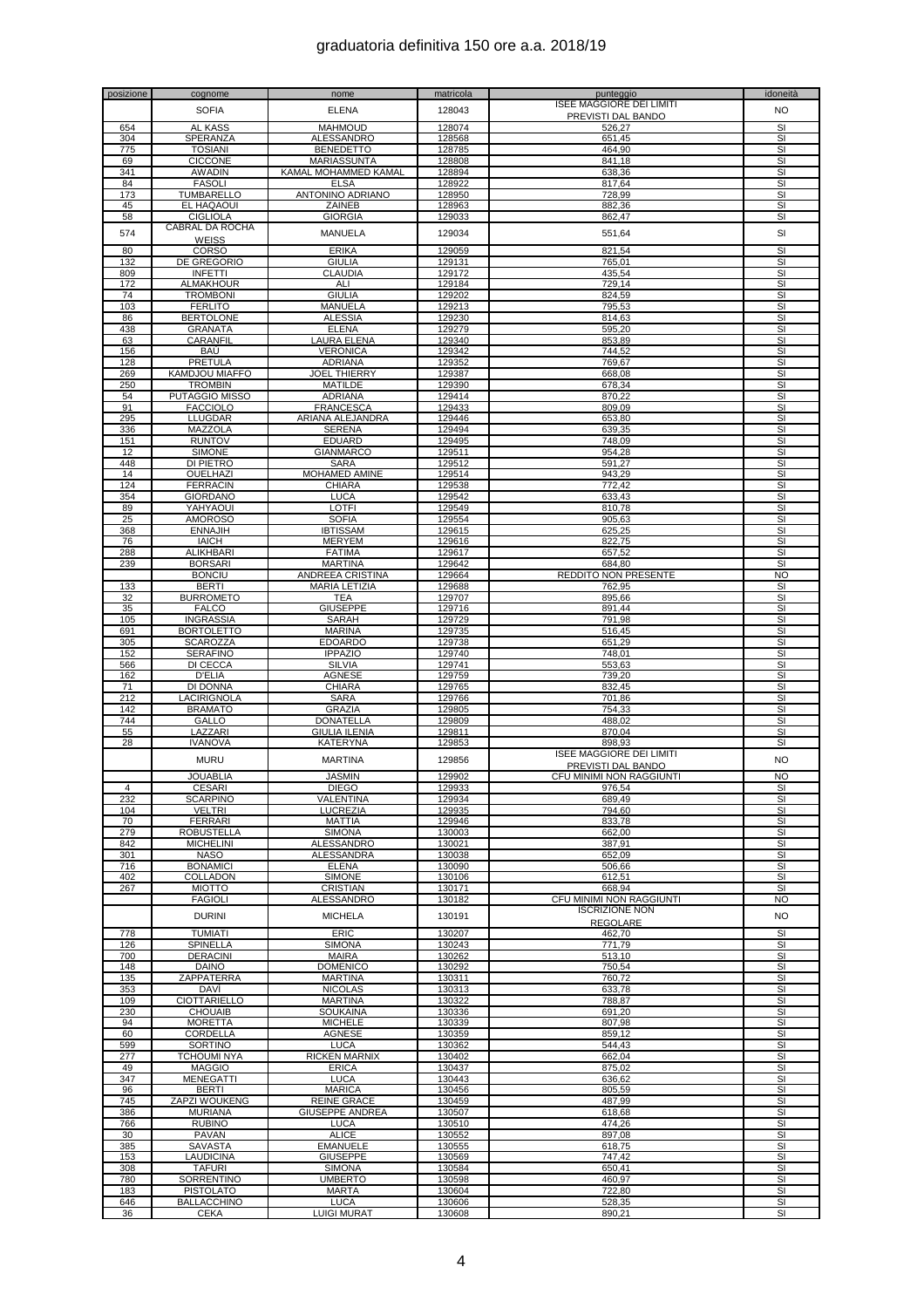| posizione | cognome                 | nome                   | matricola | punteggio                       | idoneità                 |
|-----------|-------------------------|------------------------|-----------|---------------------------------|--------------------------|
| 355       | DI PIERRO               | <b>GLORIA ANGELA</b>   | 130611    | 633,10                          | SI                       |
| 628       | <b>PISPERO</b>          | <b>ROCCO</b>           | 130633    | 534,89                          | SI                       |
| 456       | <b>PUTAGGIO</b>         | <b>GIUSEPPE</b>        | 130654    | 587,93                          | SI                       |
| 782       | <b>PACHIOLI</b>         | <b>MARA CARMELA</b>    | 130697    | 459,90                          | SI                       |
| 720       | <b>PARISI</b>           | <b>RICCARDO</b>        | 130700    | 504,94                          | SI                       |
| 159       | <b>DIEZ CONCARI</b>     | LUCIA                  | 130722    | 741,17                          | SI                       |
| 110       | LELLI                   | <b>GIULIA</b>          | 130727    | 787,73                          | SI                       |
| 182       | <b>GONZALEZ PIZARRO</b> | JEANNELA DEL CARMEN    | 130733    | 725,15                          | SI                       |
| 832       | <b>ESPOSITO</b>         | <b>BEATRICE</b>        | 130740    | 406,89                          | SI                       |
| 17        | <b>FARANO</b>           |                        | 130744    |                                 | SI                       |
|           |                         | <b>MARISOLE</b>        |           | 925,73                          |                          |
| 51        | <b>FIOCCHI</b>          | <b>GRETA</b>           | 130759    | 873,65                          | SI                       |
| 101       | <b>ALESSIO</b>          | <b>BRUNO</b>           | 130792    | 796,65                          | SI                       |
| 450       | CAVALLO                 | <b>MARIA STEFANIA</b>  | 130801    | 590,92                          | SI                       |
| 190       | <b>SPADA</b>            | <b>SILVIA</b>          | 130854    | 716,20                          | SI                       |
| 147       | INCOCCIATI              | <b>VALERIO</b>         | 130886    | 750,99                          | SI                       |
| 671       | <b>BOUZINE</b>          | <b>FADWA</b>           | 130922    | 522,75                          | SI                       |
| 210       | <b>KWEDI MVIGNEM</b>    | <b>AGNES SORELLE</b>   | 130969    | 701,90                          | SI                       |
| 179       | AGBADZA                 | <b>KOSSI ELOM</b>      | 130970    | 725,66                          | SI                       |
| 772       | <b>VENA</b>             | ARMANDO ANTONIO        | 130980    | 465,66                          | SI                       |
| 432       | <b>LENTINI</b>          | <b>DAVIDE</b>          | 131029    | 600,27                          | SI                       |
| 729       | <b>MAISTO</b>           | <b>SARA</b>            | 131050    | 500,18                          | SI                       |
|           | <b>FARAONE</b>          | <b>FABRIZIO</b>        | 131061    | CFU MINIMI NON RAGGIUNTI        | <b>NO</b>                |
| 200       | <b>KENFACK</b>          | KÉVINE ARMELLE         | 131096    | 709,93                          | SI                       |
| 222       | PROVENZANO              | <b>ROSSANA</b>         | 131105    | 696,17                          | SI                       |
| 65        | <b>NEGRINI</b>          | <b>DOMINIQUE</b>       | 131111    | 848,07                          | SI                       |
|           |                         |                        |           | <b>ISEE MAGGIORE DEI LIMITI</b> |                          |
|           | <b>ZIRONI</b>           | <b>AGNESE</b>          | 131132    |                                 | <b>NO</b>                |
|           |                         |                        |           | <b>PREVISTI DAL BANDO</b>       |                          |
| 167       | <b>FARRUGGIA</b>        | <b>ROBERTA</b>         | 131158    | 732,04                          | SI                       |
| 381       | <b>SCIACOVELLI</b>      | <b>LUCIA</b>           | 131171    | 619,76                          | SI                       |
| 248       | <b>BUSCAINO</b>         | <b>SILVIA</b>          | 131202    | 679,75                          | SI                       |
| 48        | <b>EDOH</b>             | <b>WOEDOM NESTOR</b>   | 131217    | 875,81                          | SI                       |
| 263       | <b>BOARETTO</b>         | VALENTINA              | 131264    | 670,68                          | SI                       |
| 577       | <b>SERAFINI</b>         | MARIELDA               | 131295    | 550,17                          | SI                       |
| 40        | <b>MONTANARI</b>        | <b>GRETA</b>           | 131314    | 886,33                          | SI                       |
| 6         | VALBUSA                 | <b>FEDERICA</b>        | 131331    | 972,01                          | SI                       |
| 33        | CARANFIL                | <b>CRISTINA</b>        | 131336    | 895,06                          | SI                       |
| 18        | <b>TSAGUE TSOPMEJIO</b> | <b>FRANCINE</b>        | 131337    | 915,98                          | SI                       |
| 340       | <b>SAPIA</b>            | <b>MARCO MARIA</b>     | 131360    | 638,60                          | SI                       |
| 29        | <b>SUSCA</b>            | <b>GIANMARCO</b>       | 131404    | 897,67                          | SI                       |
| 38        | <b>ULBAR</b>            | <b>MARTINA</b>         | 131418    | 887,59                          | SI                       |
|           |                         |                        |           |                                 |                          |
| 22        | <b>VERGINE</b>          | <b>ELENA</b>           | 131428    | 911,77                          | SI                       |
| 243       | LA BELLA                | <b>FABRIZIO</b>        | 131437    | 682,45                          | SI                       |
| 734       | <b>OUESLATI</b>         | <b>RAOUIA</b>          | 131473    | 496,98                          | SI                       |
| 545       | OSADOLOR                | <b>NOSARUMEN</b>       | 131546    | 557,91                          | SI                       |
|           | <b>MARCHESE</b>         | ANGELA                 | 131557    | <b>ISCRIZIONE NON</b>           | <b>NO</b>                |
|           |                         |                        |           | <b>REGOLARE</b>                 |                          |
| 87        | <b>BETTELLA</b>         | <b>SARA</b>            | 131578    | 813,55                          | $\overline{\mathsf{SI}}$ |
| 11        | CORBO                   | <b>ALICE</b>           | 131579    | 957,94                          | SI                       |
| 177       | <b>FERRARESE</b>        | <b>CHIARA</b>          | 131582    | 727,91                          | SI                       |
| 47        | <b>GUSTUTI</b>          | <b>ANITA</b>           | 131600    | 876,60                          | SI                       |
| 264       | <b>SECCHIERO</b>        | LORENZO                | 131675    | 670,41                          | SI                       |
| 373       | CHAATANI                | WALID                  | 131707    | 621,87                          | SI                       |
| 219       | DE VINCENZO             | GRAZIANA               | 131730    | 697,21                          | SI                       |
| 59        | <b>BEN HASSINE</b>      | <b>MOHAMED</b>         | 131786    | 859,85                          | SI                       |
|           |                         |                        | 131795    |                                 |                          |
| 319       | AMBROSI                 | MANUEL                 |           | 646,44                          | SI                       |
| 161       | <b>PORETTI</b>          | <b>MARGHERITA</b>      | 131806    | 739,51                          | SI                       |
| 88        | <b>VERDINI</b>          | <b>CLAUDIA</b>         | 131811    | 811,22                          | SI                       |
| 125       | ZIANI                   | <b>NADIA</b>           | 131837    | 772,20                          | SI                       |
| 139       | <b>ROSSIGNOLI</b>       | <b>RICCARDO</b>        | 131839    | 756.11                          | SI                       |
|           | RIGNANESE               | LORENZO                | 131863    | CFU MINIMI NON RAGGIUNTI        | NO                       |
| 10        | <b>BARILLARI</b>        | <b>GIORGIA</b>         | 131897    | 961,06                          | SI                       |
| 312       | DONGMO DEMANOU          | GAELLE                 | 131898    | 649,59                          | SI                       |
| 335       | LOCCI                   | <b>MARA</b>            | 131925    | 639,80                          | SI                       |
| 245       | <b>PISPERO</b>          | <b>CHRISTIAN</b>       | 131926    | 681,09                          | SI                       |
| 485       | <b>VIEGA PEREIRA</b>    | <b>BRUNA</b>           | 131929    | 578,23                          | SI                       |
| 502       | <b>ERCOLANI</b>         | <b>GIORGIA</b>         | 132004    | 571,58                          | SI                       |
| 464       | <b>SERRA</b>            | <b>MARTINA</b>         | 132014    | 586,07                          | SI                       |
| 777       | SAYKOUK                 | <b>BASMA</b>           | 132027    | 462,96                          | SI                       |
| 433       | <b>FATOUM</b>           | <b>MALEK</b>           | 132029    | 600,09                          | SI                       |
| 112       | SABBAR                  | <b>SAMIRA</b>          | 132055    | 782,66                          | SI                       |
| 118       | <b>MAATOUGUI</b>        | <b>RAHMA</b>           | 132100    | 777,80                          | SI                       |
|           | <b>OUGHRISS</b>         | <b>ANAS</b>            | 132141    | CFU MINIMI NON RAGGIUNTI        | <b>NO</b>                |
| 220       | PIAZZOLLA               | <b>ROSSANA</b>         | 132189    | 697.19                          | SI                       |
| 82        | <b>LORUSSO</b>          | <b>SERENA</b>          | 132190    | 821,18                          | $\overline{\mathbf{s}}$  |
|           | <b>BARHOUMI</b>         | <b>MOHAMED</b>         |           | REDDITO NON PRESENTE            | <b>NO</b>                |
|           |                         |                        | 132195    |                                 |                          |
| 378       | <b>TORIELLI</b>         | <b>RICCARDO</b>        | 132198    | 619,95                          | SI                       |
|           | <b>DJELAILI</b>         | <b>IBRAHIM</b>         | 132239    | CFU MINIMI NON RAGGIUNTI        | <b>NO</b>                |
| 247       | RINNINELLA              | <b>GIUSEPPE</b>        | 132268    | 679,85                          | SI                       |
| 813       | <b>FARRIS</b>           | <b>GIACOMO</b>         | 132272    | 433.10                          | SI                       |
|           | ZAPPALÀ                 | <b>IRENE</b>           | 132291    | <b>ISEE MAGGIORE DEI LIMITI</b> | <b>NO</b>                |
|           |                         |                        |           | PREVISTI DAL BANDO              |                          |
|           | <b>NDJOGA</b>           | STEPHANE CHIRACK       | 132323    | CFU MINIMI NON RAGGIUNTI        | <b>NO</b>                |
|           | <b>JEDDOU</b>           | <b>HOUSSAM</b>         | 132338    | CFU MINIMI NON RAGGIUNTI        | <b>NO</b>                |
| 90        | <b>RICCARDO</b>         | <b>MATTEO</b>          | 132391    | 809,56                          | SI                       |
| 241       | <b>ROSSI</b>            | <b>ELEONORA</b>        | 132409    | 682,87                          | SI                       |
| 815       | PIEROPAN                | <b>VERONICA</b>        | 132435    | 431,35                          | SI                       |
| 155       | DI GESU'                | MASSIMILIANO           | 132448    | 744,64                          | SI                       |
| 602       | <b>NOURI</b>            | <b>INES</b>            | 132466    | 544,18                          | SI                       |
|           | <b>INGLETTI</b>         | <b>ALESSANDRA</b>      | 132471    | CFU MINIMI NON RAGGIUNTI        | <b>NO</b>                |
| 769       | CERESCU                 | <b>ALINA</b>           | 132472    | 467,63                          | SI                       |
| 194       | <b>GIATTINO</b>         | <b>ANTONINO</b>        | 132477    | 715,25                          | SI                       |
| 668       | MARCHETTO               | LUCA GIUSEPPE          | 132509    | 523,25                          | SI                       |
| 169       | <b>NOVELLI</b>          | GIORGIO GIULIO ENRICO  | 132535    | 731,92                          | SI                       |
|           |                         |                        |           |                                 |                          |
| 252       | <b>TCHEGNON</b>         | <b>AFITO LUCIE</b>     | 132611    | 675,21                          | SI                       |
| 208       | HEN                     | <b>STEPHANIE BRUNA</b> | 132617    | 702,95                          | SI                       |
| 129       | MENDJIAMENI             | PIERRE VALMONT         | 132666    | 768,73                          | SI                       |
| 79        | TAKSH                   | ALI                    | 132671    | 821,86                          | SI                       |
|           | <b>TEAGUE TSOPMEJIO</b> | JADE FLORIANE          | 132698    | CFU MINIMI NON RAGGIUNTI        | <b>NO</b>                |
| 307       | <b>ATILE</b>            | KOMI ISAC              | 132699    | 650,67                          | SI                       |
| 143       | <b>NICOLI</b>           | <b>CHIARA</b>          | 132749    | 754,33                          | SI                       |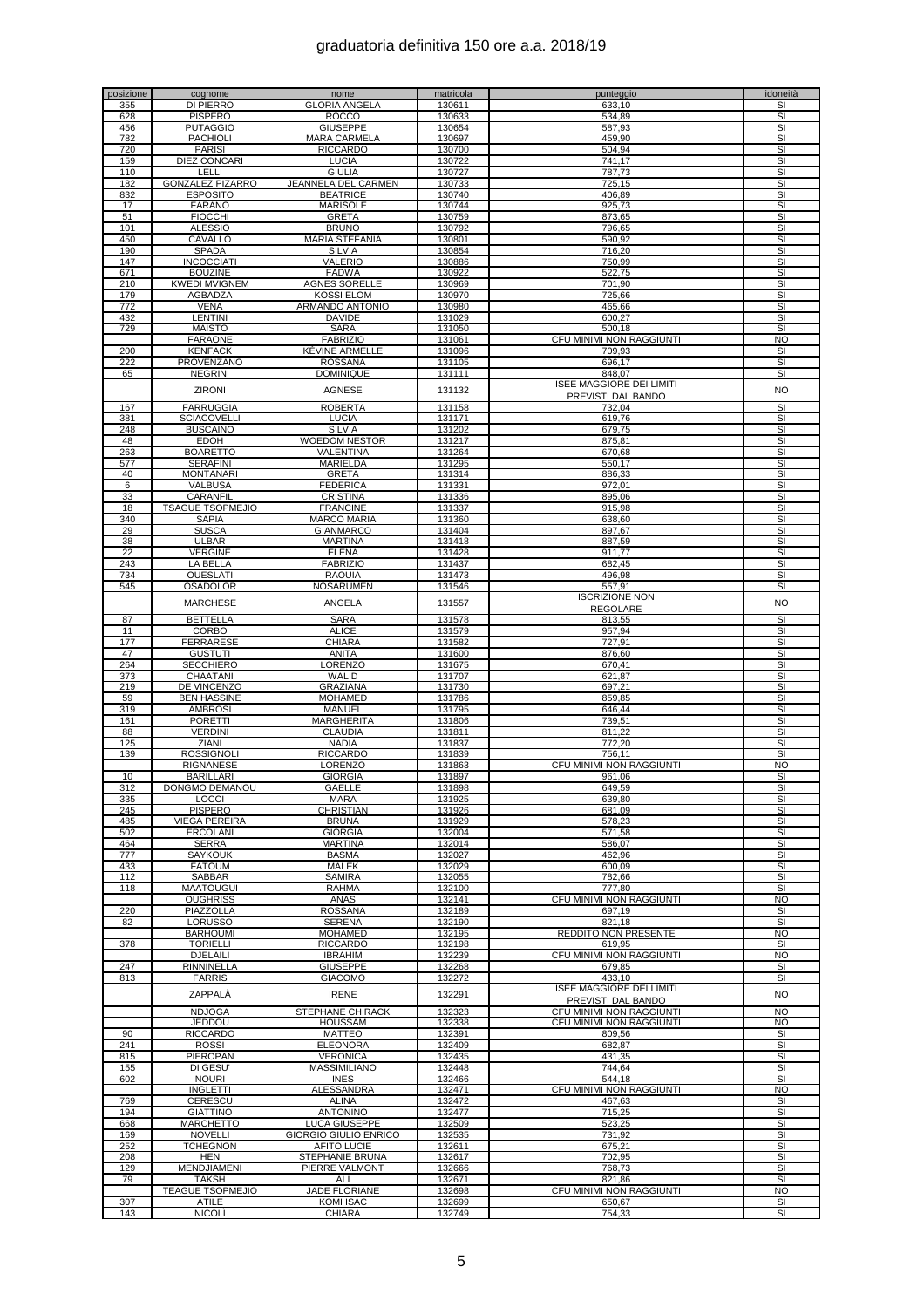| posizione  | cognome                              | nome                                    | matricola        | punteggio                                 | idoneità                      |
|------------|--------------------------------------|-----------------------------------------|------------------|-------------------------------------------|-------------------------------|
| 331        | <b>SCHIAVON</b><br><b>TODESCHINI</b> | <b>LUCA</b><br><b>GEMMA</b>             | 132754<br>132767 | 642,56<br>REDDITO NON PRESENTE            | SI<br><b>NO</b>               |
| 221        | <b>FALDUZZI</b>                      | <b>SILVIA MARIA</b>                     | 132866           | 697.00                                    | SI                            |
|            | <b>TENKEU TSASSE</b>                 | DARLY JOELLE                            | 132934           | CFU MINIMI NON RAGGIUNTI                  | NO                            |
| 302        | <b>PRESUTTI</b>                      | DEBORAH                                 | 133696           | 651,96                                    | SI                            |
| 753        | DI GIROLAMO                          | <b>SIMONA</b><br><b>MAHMOUD KHALED</b>  | 133746           | 481,55                                    | SI                            |
| 397        | <b>BEHERY</b>                        | <b>MAHMOUD ABDELAAL</b>                 | 133761           | 615,20                                    | SI                            |
| 256        | <b>MEMINI</b>                        | <b>AURORA</b>                           | 133768           | 674,02                                    | $\overline{\mathsf{S}}$       |
| 524        | PAVEL                                | <b>MIRUNA ELENA</b>                     | 133779           | 563,25                                    | SI                            |
| 203        | <b>BRUNO</b>                         | <b>GAIA</b>                             | 133791           | 705,15                                    | SI                            |
| 594        | <b>PATERNOSTER</b>                   | ELENA<br>MAHMOUD ABDELBARY              | 133792           | 545,19                                    | SI                            |
| 834        | <b>ELAWAMY</b>                       | <b>MESAED</b>                           | 133814           | 404,33                                    | SI                            |
| 327        | ABDELREHIM                           | KHALED MAHMOUD                          | 133822           | 643,72                                    | SI                            |
|            |                                      | <b>MOHAMED</b>                          |                  |                                           |                               |
| 737        | SHAARAWY                             | MOHAMED AHMED NOURELDIN                 | 133827           | 495,01                                    | SI                            |
|            |                                      | MOHAMEDY HASSAN<br><b>MOHAMED SALAH</b> |                  |                                           |                               |
| 290        | ABDELSAMEI                           | <b>ABDELHAK</b>                         | 133844           | 656,33                                    | SI                            |
| 543        | DI SANTO                             | <b>MIRIANA</b>                          | 133874           | 558,56                                    | SI                            |
| 363        | <b>SALMASO</b>                       | ANNA                                    | 133900           | 628,37                                    | SI                            |
| 449<br>771 | CATINIELLO<br>D'AMBROSIO             | <b>MARTA</b><br><b>MARTINA</b>          | 133910<br>133972 | 591,06<br>466,60                          | SI<br>SI                      |
| 383        | VALLERA                              | <b>FRANCESCO</b>                        | 133992           | 619,55                                    | SI                            |
| 299        | <b>MATTIA</b>                        | CARLA                                   | 134058           | 652,30                                    | $\overline{\mathbf{s}}$       |
| 541        | <b>TARANTINO</b>                     | <b>ALESSIA</b>                          | 134068           | 559.33                                    | SI                            |
|            | <b>BIGHI</b>                         | <b>ELISA</b>                            | 134069           | CFU MINIMI NON RAGGIUNTI                  | <b>NO</b>                     |
| 231<br>624 | <b>PANOZZO</b><br><b>BENINI</b>      | <b>PAMELA</b><br><b>ILARIA</b>          | 134071<br>134076 | 690,40<br>537,23                          | SI<br>SI                      |
| 835        | CARRETTA                             | <b>VERONICA</b>                         | 134104           | 401,82                                    | $\overline{\mathbf{s}}$       |
| 260        | <b>BRIZZI</b>                        | <b>CLAUDIA</b>                          | 134143           | 672,68                                    | SI                            |
| 796        | <b>FONTANA</b>                       | <b>LUCA</b>                             | 134155           | 448,43                                    | SI                            |
| 600<br>361 | <b>MONTI</b><br><b>CAMPION</b>       | <b>GIADA</b><br><b>ALESSIA</b>          | 134191<br>134219 | 544,36<br>629,70                          | SI<br>SI                      |
| 658        | TARABORRELLI                         | <b>LUCA</b>                             | 134235           | 525,03                                    | SI                            |
| 593        | <b>MARTINO</b>                       | <b>LUCIA</b>                            | 134239           | 546,13                                    | SI                            |
| 847        | <b>BONAFFINO</b>                     | <b>ILARIA</b>                           | 134277           | 374,63                                    | SI                            |
| 560        | <b>TCHIANZE NGANTCHUE</b>            | <b>MA'A PAKOCIA</b>                     | 134283           | 555,16                                    | SI                            |
| 586<br>841 | <b>BREVETTI</b><br><b>TSANE MOMO</b> | SAMUELE<br><b>MERENDA CARELLE</b>       | 134288<br>134309 | 548,97<br>390,56                          | SI<br>$\overline{\mathbf{s}}$ |
|            | ER RABBAA                            | YASSINE                                 | 134314           | CFU MINIMI NON RAGGIUNTI                  | NO                            |
| 632        | MAFOUOMENE KUETE                     | <b>TANYA YORELLE</b>                    | 134315           | 533,30                                    | SI                            |
| 598        | JEDDOU                               | <b>REKAYA</b>                           | 134324           | 544,49                                    | SI                            |
| 424        | <b>CONCON</b>                        | <b>MARTINA</b>                          | 134327           | 602,70                                    | SI                            |
| 783<br>800 | CHIARELLO<br>POZZA                   | ANNA MARIA<br><b>ELENA</b>              | 134343<br>134349 | 459,34<br>446,65                          | $\overline{\mathbf{s}}$<br>SI |
| 635        | <b>POLETTI</b>                       | <b>CRISTIAN</b>                         | 134377           | 532,95                                    | SI                            |
| 358        | <b>MELCHIORI</b>                     | <b>NICOLA</b>                           | 134409           | 630,46                                    | SI                            |
| 531        | DI SPIRITO                           | MARIANNA                                | 134416           | 561,60                                    | SI                            |
| 694        | <b>IMPICCICHE</b>                    | <b>ALESSIO</b>                          | 134431           | 515,28                                    | $\overline{\mathbf{s}}$<br>SI |
| 488<br>289 | <b>AVANZI</b><br><b>BALLARIN</b>     | <b>SERENA</b><br>SAMUELE                | 134433<br>134450 | 577,71<br>657,05                          | SI                            |
| 611        | <b>GUALANO</b>                       | <b>GIOVANNI LUCA</b>                    | 134467           | 541,94                                    | SI                            |
| 164        | ZACCANTI                             | <b>GRETA</b>                            | 134526           | 736,23                                    | SI                            |
| 495        | DE LISI                              | ANNARITA                                | 134527           | 574,36                                    | SI                            |
| 736        | CORZO RODRIGUEZ                      | VALERIA                                 | 134528           | 496,29                                    | SI                            |
| 557        | MARINELLI<br>CASSOTTI                | <b>GIANLUIGI</b>                        | 134557           | 555,81                                    | SI                            |
| 655        | <b>BOULAD</b>                        | HADI                                    | 134565           | 526,09                                    | SI                            |
| 26         | <b>HINDI</b>                         | <b>MOHAMAD</b>                          | 134569           | 904,75                                    | SI                            |
| 693        | MAZZA                                | ELISA                                   | 134592           | 515,32                                    | SI                            |
| 477<br>469 | <b>VIZZUSO</b><br>CHIARELLA          | <b>CHIARA</b><br><b>MARIKA</b>          | 134617<br>134630 | 582,05<br>585,12                          | SI<br>SI                      |
| 799        | <b>BOSCOLI</b>                       | <b>NICOLA</b>                           | 134633           | 446,89                                    | SI                            |
| 413        | SAPONARO                             | ADRIANO                                 | 134679           | 606,49                                    | SI                            |
| 352        | <b>FRACASSO</b>                      | <b>ISMAELA</b>                          | 134722           | 633,91                                    | SI                            |
| 527<br>638 | <b>AMOUCHI</b><br><b>NOVELLI</b>     | <b>CYRINE</b><br><b>GRETA</b>           | 134726<br>134777 | 562,51<br>531,83                          | SI<br>SI                      |
| 447        | <b>GUERRA</b>                        | <b>LUCIA</b>                            | 134848           | 591.67                                    | SI                            |
| 580        | <b>MIGLIORANZA</b>                   | <b>NICOLA</b>                           | 134859           | 549,97                                    | SI                            |
| 503        | <b>NANFACK KEMLOH</b>                | <b>DUCHELLE BELVIANE</b>                | 134861           | 571,43                                    | SI                            |
| 581        | <b>POLITO</b>                        | <b>MATTEO</b>                           | 134866           | 549,85                                    | SI                            |
| 274<br>544 | RAHAL<br>DONGMO JIOLO                | KARIMA<br><b>IVANNA SYRIELLE</b>        | 134867<br>134870 | 663,14<br>558,24                          | SI<br>SI                      |
| 816        | SPAGNOLO                             | MARCO ROMANO                            | 134879           | 429,37                                    | SI                            |
| 804        | <b>BONANNO</b>                       | <b>EUGENIO</b>                          | 134926           | 443,68                                    | SI                            |
| 792        | <b>IUNCO</b>                         | LORENZO PIO                             | 134935           | 452,08                                    | SI                            |
| 390        | <b>TUCCI</b>                         | SAHARA                                  | 134947           | 617.46<br><b>ISEE MAGGIORE DEI LIMITI</b> | SI                            |
|            | PALLOTTA                             | FRANCESCO LORENZO                       | 134993           | PREVISTI DAL BANDO                        | <b>NO</b>                     |
| 487        | <b>RASPANTI</b>                      | <b>IGNAZIO</b>                          | 135053           | 577,77                                    | SI                            |
| 513        | <b>MAESTRI</b>                       | <b>CHIARA</b>                           | 135069           | 566,56                                    | SI                            |
|            | <b>BUSACCA</b>                       | <b>ROSARIO</b>                          | 135071           | <b>ISCRIZIONE NON</b>                     | <b>NO</b>                     |
| 298        | <b>RICCIARDI</b>                     | <b>CHIARA</b>                           | 135093           | <b>REGOLARE</b><br>652,31                 | SI                            |
| 699        | CAPELLI                              | <b>STEFANO</b>                          | 135116           | 513,78                                    | SI                            |
| 365        | <b>CROCI</b>                         | <b>CHIARA</b>                           | 135126           | 626,66                                    | $\overline{\mathbf{s}}$       |
| 601        | LAMBERTI                             | <b>ELISA</b>                            | 135140           | 544,32                                    | SI                            |
| 34         | <b>MANTOVAN</b>                      | LUANA                                   | 135151           | 893,35                                    | SI                            |
| 225<br>300 | MILANI<br><b>COLPANI SERRI</b>       | <b>CHIARA</b><br><b>ALICE</b>           | 135159<br>135205 | 692,58<br>652,25                          | SI<br>SI                      |
|            | FRAZZARIN                            | <b>GRETA</b>                            | 135224           | <b>REDDITO NON PRESENTE</b>               | <b>NO</b>                     |
| 491        | JAKUPI                               | ORNELA                                  | 135242           | 576,24                                    | SI                            |
| 145        | <b>MAWAMBA</b>                       | BELINDA CHERELE                         | 135277           | 753,85                                    | SI                            |
| 709<br>403 | VILLANOVA<br><b>RUBICONDO</b>        | <b>STEFANO</b><br>LEONARDO              | 135282<br>135306 | 509,22<br>612,44                          | SI<br>SI                      |
| 825        | <b>RUBIN</b>                         | <b>VERONICA</b>                         | 135339           | 414,33                                    | SI                            |
| 380        | LARCINESE                            | ANGELA                                  | 135344           | 619,86                                    | SI                            |
| 370        | ANTONAZZO                            | ANNALISA                                | 135360           | 622,76                                    | SI                            |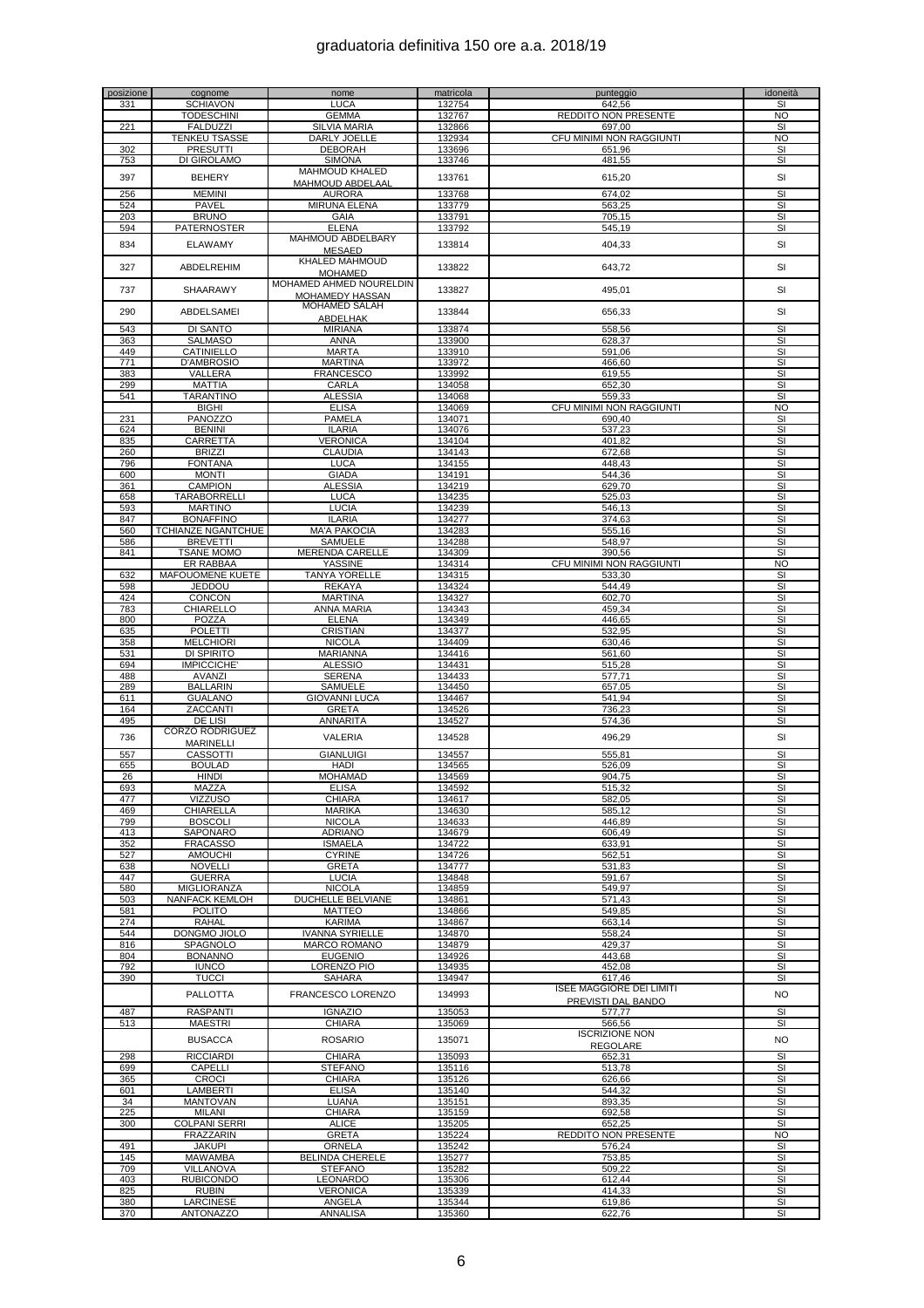| posizione | cognome               | nome                    | matricola | punteggio                       | idoneità  |
|-----------|-----------------------|-------------------------|-----------|---------------------------------|-----------|
| 237       | SEGALOTTO             | <b>LUCA</b>             | 135376    | 686,35                          | SI        |
| 292       | <b>DELLA MONICA</b>   | <b>MARTINA</b>          | 135390    | 654,65                          | SI        |
| 466       | <b>SCAPIN</b>         | CLAUDIA                 | 135412    | 585,89                          | SI        |
| 451       | PIAZZI                | <b>SARA</b>             | 135426    | 588,66                          | SI        |
| 538       | <b>BRUNI</b>          | <b>EMANUELA</b>         | 135432    | 559,92                          | SI        |
| 578       | <b>ZOUARI</b>         | SHARAZED                | 135454    | 550,04                          | SI        |
| 755       | <b>ANDOLINA</b>       | <b>NICCOLO</b>          | 135462    | 480,17                          | SI        |
| 199       | <b>MUNDA</b>          | <b>STEFANIA</b>         | 135500    | 711.41                          | SI        |
|           | <b>BOVOLENTA</b>      | VALENTINA               | 135504    | <b>REDDITO NON PRESENTE</b>     | <b>NO</b> |
| 496       | <b>GRIMALDI</b>       | <b>MARTINA</b>          | 135516    | 574,31                          | SI        |
|           |                       |                         |           |                                 |           |
| 785       | LAURIA                | <b>MIRIAM</b>           | 135520    | 456,34                          | SI        |
| 286       | <b>PRESICCI</b>       | <b>MARTINA</b>          | 135528    | 658,91                          | SI        |
| 751       | <b>FABRIS</b>         | GAIA                    | 135544    | 482,75                          | SI        |
| 831       | <b>FABRIZI</b>        | ANDREA                  | 135593    | 407,29                          | SI        |
| 534       | <b>NGAMI NGOUNE</b>   | <b>CYNTHIA</b>          | 135638    | 560,99                          | SI        |
| 811       | <b>SCARAFILE</b>      | <b>LORIS</b>            | 135641    | 434.46                          | SI        |
| 596       | VERCELLINI            | MARIA VERDIANA          | 135647    | 544,61                          | SI        |
| 633       | SORANNO               | <b>FEDERICA</b>         | 135653    | 533,28                          | SI        |
| 474       | <b>REGRAGUI</b>       | <b>NAJMA</b>            | 135659    | 582.60                          | SI        |
|           |                       |                         |           |                                 |           |
| 542       | <b>BEN ABID</b>       | <b>SARA</b>             | 135695    | 559,15                          | SI        |
| 409       | PALACIO AVEIGA        | <b>CYNTHIA NICOLE</b>   | 135698    | 608,99                          | SI        |
| 650       | <b>ARENA</b>          | <b>ANTONIO</b>          | 135710    | 527,34                          | SI        |
| 452       | <b>VICARI</b>         | <b>ALESSIA</b>          | 135727    | 588,44                          | SI        |
| 687       | PISCOPO               | <b>FEDERICA</b>         | 135729    | 517,20                          | SI        |
| 389       | <b>VIOLA</b>          | <b>FEDERICA</b>         | 135755    | 617,75                          | SI        |
| 793       | VILLANI               | <b>ANTONIO</b>          | 135759    | 451,38                          | SI        |
| 659       | <b>VESTITA</b>        | <b>FRANCESCA</b>        | 135764    | $\overline{524,48}$             | SI        |
| 808       | <b>MARRA</b>          | CHIARA                  | 135776    | 436,54                          | SI        |
| 405       | <b>CUTAIA</b>         | <b>RITA</b>             | 135793    | 610,78                          | SI        |
|           |                       |                         |           |                                 |           |
| 669       | <b>RANERI</b>         | <b>ASIA</b>             | 135797    | 523,14                          | SI        |
| 814       | CAICO                 | ALESSANDRO              | 135798    | 432,82                          | SI        |
|           | <b>CUTAIA</b>         | <b>ANITA PIA</b>        | 135803    | CFU MINIMI NON RAGGIUNTI        | <b>NO</b> |
| 697       | SCHIESARO             | <b>GIULIA</b>           | 135841    | 514,44                          | SI        |
| 584       | <b>BACCARIN</b>       | <b>GIORGIA</b>          | 135843    | 549,38                          | SI        |
| 364       | <b>IZZO</b>           | <b>ALESSANDRA</b>       | 135854    | 627,09                          | SI        |
| 329       | <b>RAVENNA</b>        | <b>FRANCESCO</b>        | 135856    | 642,67                          | SI        |
| 486       | <b>LONGO</b>          | MARIANNA                | 135867    | 577,80                          | SI        |
|           | <b>BLUNDA</b>         | <b>MARISA</b>           | 135874    | <b>REDDITO NON PRESENTE</b>     | <b>NO</b> |
|           |                       |                         |           |                                 |           |
| 337       | ALTOMARE              | <b>NOEMI</b>            | 135882    | 638,93                          | SI        |
| 830       | <b>MARTELLA</b>       | <b>SIMONE</b>           | 135894    | 407,93                          | SI        |
| 320       | <b>MANCA</b>          | <b>GIULIA</b>           | 135898    | 645,92                          | SI        |
| 528       | <b>MARATINI</b>       | <b>GIULIO</b>           | 135915    | 561,95                          | SI        |
| 309       | PATRACCHINI           | EDOARDO                 | 135918    | 650,31                          | SI        |
| 421       | PALADINO              | <b>IDA</b>              | 135943    | 604,03                          | SI        |
| 359       | <b>TEUFACK DONGMO</b> | <b>ARIANE VANELLE</b>   | 135972    | 630,37                          | SI        |
| 698       | <b>BORGHESAN</b>      | <b>ROBERTO</b>          | 135991    | 513,84                          | SI        |
| 706       | PICCALUGA             | <b>GIULIA</b>           | 136001    | 510,61                          | SI        |
| 630       |                       | <b>FABIANA</b>          | 136057    | 533,91                          | SI        |
|           | DE SANTIS             |                         |           |                                 |           |
| 547       | LA MAGNA              | <b>NOEMI</b>            | 136068    | 556,85                          | SI        |
| 254       | <b>SOLIMAN</b>        | <b>ISABELLA</b>         | 136078    | 674,61                          | SI        |
| 463       | SABLONE               | <b>CHIARA</b>           | 136087    | 586,11                          | SI        |
| 795       | CARLETTI              | SEBASTIANO              | 136090    | 451,03                          | SI        |
| 400       | <b>ZECCA</b>          | <b>FRANCESCO</b>        | 136092    | 614,20                          | SI        |
| 657       | <b>SIPIONE</b>        | GABRIELE                | 136108    | 525,37                          | SI        |
| 592       | <b>SGHAIER</b>        | <b>HAMDI</b>            | 136122    | 546,93                          | SI        |
| 473       | <b>GUETTECH</b>       | <b>NADA</b>             | 136126    | 582,89                          | SI        |
| 760       | MARTELLA              | <b>FABIANO</b>          | 136145    | 478,49                          | SI        |
| 294       | PELA                  | <b>NICOLE</b>           | 136147    | 654,03                          | SI        |
|           |                       |                         |           |                                 |           |
|           | <b>SANCILLES</b>      | <b>DAVIDE</b>           | 136175    | MATRICOLA 1° ANNO               | <b>NO</b> |
| 377       | CORVAGLIA             | <b>SIMONE</b>           | 136212    | 620,20                          | SI        |
| 676       | <b>ROSSI</b>          | <b>ELENA SOFIA</b>      | 136249    | 521,34                          | SI        |
| 747       | RILSSO                | <b>MARTINA</b>          | 136256    | 484.86                          | SI        |
| 573       | <b>PRESTIANNI</b>     | <b>MICHELA</b>          | 136259    | 551.81                          | SI        |
| 728       | LOPERGOLO             | <b>FRANCESCA</b>        | 136264    | 500.52                          | <b>SI</b> |
| 790       | <b>TARTARA</b>        | <b>MIRELA VALENTINA</b> | 136270    | 453,64                          | SI        |
| 494       | <b>PIARULLI</b>       | <b>DONATO</b>           | 136272    | 574,63                          | SI        |
| 343       | <b>HOSNI</b>          | <b>WIDED</b>            | 136288    | 637,84                          | SI        |
| 595       | <b>REA</b>            | <b>ALESSIA</b>          | 136299    | 544,95                          | SI.       |
|           |                       | <b>RAFFAELLA</b>        |           |                                 |           |
| 507       | <b>RICCETTI</b>       |                         | 136310    | 569,07<br>570.72                | <b>SI</b> |
| 504       | <b>BEN FTIMA</b>      | <b>OMAR</b>             | 136337    |                                 | SI        |
| 514       | <b>BETTIO</b>         | <b>MARIKA</b>           | 136351    | 566,21                          | SI        |
| 707       | <b>GIRARDO</b>        | <b>ISABELLA</b>         | 136360    | 509,56                          | SI        |
| 590       | <b>VITALI</b>         | NOEMI, DAILA            | 136388    | 547.78                          | SI        |
| 498       | GAVEZZOLI             | <b>GIULIA</b>           | 136391    | 573,60                          | SI        |
| 404       | <b>SAVOCA</b>         | PAOLA MARIA             | 136412    | 611,56                          | SI        |
| 781       | <b>GIGLIO</b>         | MARCO                   | 136416    | 460,01                          | SI        |
| 730       | <b>PINTO</b>          | <b>ILARIA</b>           | 136418    | 498,57                          | SI        |
|           | <b>SELVATICI</b>      | ALESSANDRO              | 136421    | CFU MINIMI NON RAGGIUNTI        | <b>NO</b> |
| 393       | OLLA                  | CLAUDIA                 | 136425    | 617,00                          | SI        |
| 717       | <b>MAIO</b>           | <b>OFELIA</b>           | 136441    | 506,43                          | SI        |
| 719       | <b>RIVIELLO</b>       | <b>GIADA</b>            | 136468    | 505,29                          | SI        |
|           |                       |                         |           |                                 |           |
| 233       | <b>ARCURI</b>         | <b>VINCENZO</b>         | 136470    | 689,35                          | SI        |
| 436       | <b>BECCIA</b>         | <b>BIAGIO PIO</b>       | 136480    | 595,53                          | SI        |
| 807       | <b>NEGRO</b>          | <b>MARIKA</b>           | 136492    | 440,39                          | SI        |
| 738       | <b>RIZZO</b>          | <b>MARCO</b>            | 136493    | 493,43                          | SI        |
| 749       | LOMBARDO              | <b>ENRICA</b>           | 136496    | 483,83                          | SI        |
| 311       | LENTINI               | <b>ELENA</b>            | 136516    | 649,71                          | SI        |
| 416       | <b>IMPAGNATIELLO</b>  | <b>GIANPIO</b>          | 136518    | 605,94                          | SI        |
| 379       | JANKU                 | SAMANTHA                | 136521    | 619,88                          | SI        |
| 612       | <b>IAIA</b>           | <b>FRANCESCO</b>        | 136532    | 541,83                          | SI        |
| 317       | <b>D'ALBORE</b>       | <b>NICOLA</b>           |           | 647,52                          | SI        |
|           |                       |                         | 136533    |                                 |           |
| 588       | <b>GRESELIN</b>       | <b>GLORIA</b>           | 136562    | 548,77                          | SI        |
| 770       | EL BADRANI            | <b>HOUDA</b>            | 136571    | 466,98                          | SI        |
| 607       | <b>GIORGI</b>         | VERONICA                | 136588    | 543,03                          | SI        |
| 423       | LO SCRUDATO           | MARA                    | 136607    | 602,75                          | SI        |
| 828       | CIOCIOLA              | FRANCESCA PIA           | 136657    | 413,09                          | SI        |
| 641       | <b>PIRA</b>           | <b>GIULIA</b>           | 136671    | 530,67                          | SI        |
| 535       | <b>ALOTTO</b>         | <b>MIRIAM</b>           | 136681    | 560,47                          | SI        |
|           |                       |                         |           | <b>ISEE MAGGIORE DEI LIMITI</b> |           |
|           | <b>NISI</b>           | VALERIO                 | 136700    | PREVISTI DAL BANDO              | <b>NO</b> |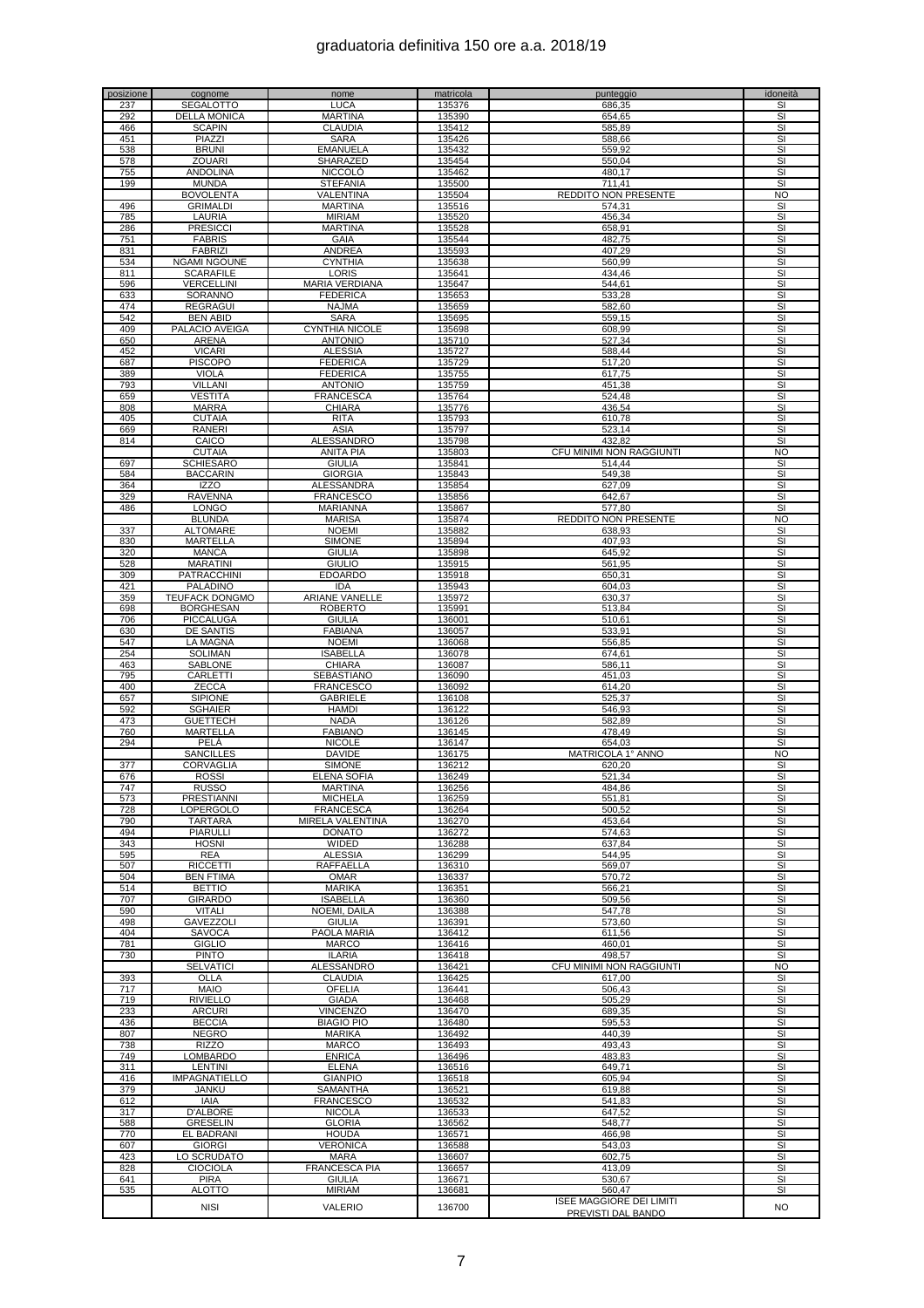| posizione  | cognome                | nome                     | matricola | punteggio                       | idoneità                |
|------------|------------------------|--------------------------|-----------|---------------------------------|-------------------------|
| 508        | <b>FRACELLA</b>        | <b>ALESSIA</b>           | 136711    | 567,93                          | SI                      |
| 843        | <b>MACRI</b>           | <b>GIULIA</b>            | 136715    | 383,30                          | SI                      |
|            |                        |                          |           |                                 |                         |
| 569        | ZINNARELLO             | VALERIO GIULIANO         | 136718    | 552,40                          | SI                      |
| 810        | <b>NEGRI</b>           | <b>NICOLE</b>            | 136719    | 435,04                          | SI                      |
| 675        | PAVAN                  | <b>FILIPPO</b>           | 136796    | 521,81                          | SI                      |
| 429        | <b>RUSSOTTO</b>        | <b>MARCO</b>             | 136813    | 601,03                          | SI                      |
| 396        | <b>MINAFRA</b>         | <b>FABIO</b>             | 136817    | 616.16                          | SI                      |
|            |                        |                          |           |                                 |                         |
| 428        | <b>NDOMO</b>           | YOLANDE SIMONE           | 136820    | 601,10                          | $\overline{\mathbf{s}}$ |
|            | KEFI                   | <b>MOHAMED AMINE</b>     | 136835    | CFU MINIMI NON RAGGIUNTI        | NO                      |
| 701        | <b>D'ANDREA</b>        | <b>RACHELE</b>           | 136852    | 512,98                          | SI                      |
| 553        | <b>CREPALDI</b>        | <b>ELISABETTA</b>        | 136873    | 556,38                          | SI                      |
|            |                        |                          |           |                                 |                         |
| 597        | <b>IANNACE</b>         | PAOLA PIA                | 136883    | 544,52                          | SI                      |
| 603        | <b>LOUMON</b>          | <b>EKUE AMEVI</b>        | 136885    | 543,75                          | SI                      |
| 165        | <b>PAVANELLO</b>       | <b>RICCARDO</b>          | 136950    | 735,85                          | SI                      |
| 482        | <b>NGAPGUE SONKOUE</b> | <b>AGNES CAROLE</b>      | 136976    | 579,21                          | SI                      |
| 551        | <b>FERRARA</b>         | <b>CAROLINA</b>          | 136983    | 556,48                          | SI                      |
|            |                        |                          |           |                                 |                         |
| 536        | POZZER                 | <b>LISA SOFIA</b>        | 136992    | 560.33                          | SI                      |
| 418        | <b>POTI</b>            | <b>ANDREA</b>            | 136994    | 604,90                          | SI                      |
| 205        | <b>RIGNANESE</b>       | <b>FEDERICA</b>          | 137010    | 704.68                          | SI                      |
| 705        | <b>GIURINTANO</b>      | <b>CLELIA MARIA</b>      | 137015    | 510.66                          | SI                      |
| 626        | <b>TARANTINO</b>       | <b>REBECCA</b>           | 137026    | 536,89                          | SI                      |
|            |                        |                          |           |                                 |                         |
| 639        | <b>INTAGLIATA</b>      | <b>MARIARITA</b>         | 137035    | 531,42                          | SI                      |
| 350        | <b>TODON</b>           | CASSANDRA                | 137044    | 634,43                          | SI                      |
| 322        | TORRESAN               | <b>GABRIELE</b>          | 137055    | 644,89                          | SI                      |
|            |                        |                          |           | <b>ISCRIZIONE NON</b>           |                         |
|            | PAGLIUCA               | <b>CHIARA</b>            | 137070    | <b>REGOLARE</b>                 | <b>NO</b>               |
| 682        | <b>PUGLIESE</b>        | <b>FRANCESCO</b>         | 137083    | 519,04                          | SI                      |
|            |                        |                          |           |                                 |                         |
| 497        | DE FAZIO               | ALESSANDRA               | 137104    | 574,27                          | SI                      |
| 696        | <b>TINARELLI</b>       | <b>PAOLA</b>             | 137120    | 514,54                          | SI                      |
|            | CANIATO                | <b>SOFIA</b>             | 137122    | CFU MINIMI NON RAGGIUNTI        | <b>NO</b>               |
| 546        | <b>GOLDONI</b>         | <b>IRENE</b>             | 137136    | 557,06                          | SI                      |
| 757        | MARUZZELLA             | <b>RAFFAELE</b>          | 137161    | 479,41                          | SI                      |
|            |                        |                          |           |                                 |                         |
| 481        | <b>HODZIC</b>          | <b>MUHAMED</b>           | 137162    | 579,88                          | SI                      |
| 824        | <b>ROSSO</b>           | <b>LARA EMILY</b>        | 137200    | 415,57                          | SI                      |
| 189        | <b>ISOLA</b>           | <b>SERGIO</b>            | 137205    | 717,67                          | SI                      |
| 670        | <b>COLOSIMO</b>        | CLAUDIA                  | 137217    | 523,13                          | SI                      |
| 523        | <b>STRAPPAZZON</b>     | <b>ALESSIA</b>           | 137226    | 563,48                          | SI                      |
|            |                        |                          |           |                                 |                         |
| 284        | <b>PIERAGOSTINI</b>    | VERONICA                 | 137232    | 659,31                          | SI                      |
| 818        | <b>TONIN</b>           | <b>PAOLA</b>             | 137234    | 426,63                          | SI                      |
| 625        | <b>FILIZZOLA</b>       | <b>MARIO</b>             | 137241    | 537,08                          | SI                      |
| 369        | <b>MINGOLLA</b>        | <b>STEFANO</b>           | 137265    | 624,18                          | SI                      |
| 310        |                        |                          | 137304    |                                 | SI                      |
|            | <b>GUARELLI</b>        | TOMMASO                  |           | 650,21                          |                         |
| 724        | <b>NICOLI</b>          | <b>MICHAEL</b>           | 137305    | 502,59                          | SI                      |
| 460        | <b>ASHFAQ</b>          | <b>KAINAT</b>            | 137310    | 586,58                          | SI                      |
| 819        | <b>CIRELLI</b>         | LEONARDO                 | 137321    | 426,03                          | <b>SI</b>               |
| 217        | <b>TOMASI</b>          | VANESSA                  | 137330    | 698,24                          | SI                      |
|            |                        |                          |           |                                 |                         |
| 613        | AMAH                   | <b>AKLOM AMAH</b>        | 137332    | 541,71                          | SI                      |
| 683        | DARSIE'                | <b>MICHELE</b>           | 137333    | 518,82                          | SI                      |
| 348        | <b>AKREMI</b>          | <b>HASSEN</b>            | 137342    | 635,43                          | SI                      |
| 412        | GALLETTI               | <b>MARINA</b>            | 137349    | 606,60                          | SI                      |
| 838        | DE PAOLA               | <b>ILARIA</b>            | 137361    | 398,35                          | SI                      |
|            |                        |                          |           |                                 |                         |
| 554        | <b>CREMONE</b>         | <b>ANASTASIA</b>         | 137366    | 556,20                          | SI                      |
| 837        | <b>GUERRA</b>          | <b>MARTINA</b>           | 137368    | 399,20                          | SI                      |
| 360        | <b>MAGGIO</b>          | <b>CHRISTY</b>           | 137378    | 630,27                          | SI                      |
| 665        | <b>FINOTTI</b>         | <b>SHARON</b>            | 137384    | 523,83                          | SI                      |
| 417        | <b>SCARPA</b>          | <b>FLAVIA</b>            | 137434    | 605,90                          | SI                      |
|            |                        |                          |           |                                 |                         |
| 287        | <b>TILOTTA</b>         | <b>ASJA</b>              | 137462    | 658,82                          | SI                      |
| 791        | FRAZZETTA              | <b>IVANA</b>             | 137502    | 452,93                          | SI                      |
| 500        | <b>FERTONANI</b>       | <b>ANGELICA</b>          | 137517    | 572,63                          | SI                      |
| 334        | SARRA                  | ADAMO                    | 137532    | 640,35                          | SI                      |
|            | <b>PELLEGRINO</b>      | GAIA                     | 137538    | MATRICOLA 1° ANNO               | N <sub>O</sub>          |
| 349        | SALICE                 | <b>MARTINA</b>           | 137546    | 635.35                          |                         |
|            |                        |                          |           |                                 |                         |
| 296        | <b>PISANELLO</b>       | <b>ILENIA</b>            | 137548    | 653,73                          | SI                      |
| 851        | VERSURARO              | <b>MARCO</b>             | 137612    | 356,89                          | SI                      |
| 552        | EL HACHIMI             | <b>RAJAE</b>             | 137657    | 556,47                          | SI                      |
| 249        | DI CAMILLO             | <b>GIULIA</b>            | 137686    | 678,49                          | SI                      |
| 761        | APELLE                 | <b>SILVIA</b>            | 137693    | 478,17                          | SI                      |
|            |                        |                          |           |                                 |                         |
| 723        | <b>MUSTEAT</b>         | <b>DUMITRU</b>           | 137718    | 503,36                          | SI                      |
| 445        | <b>ROMEO</b>           | <b>KHRISTEL</b>          | 137754    | 592,47                          | SI                      |
| 505        | LORANTY                | DARIA                    | 137756    | 570,63                          | SI                      |
| 529        | <b>IANZANO</b>         | <b>GIORGIA</b>           | 137762    | 561,86                          | SI                      |
| 395        | <b>LEGGIERI</b>        | LUDOVICA PIA             | 137809    | 616, 18                         | SI                      |
| 519        | <b>MORETTI</b>         | <b>GLORIA</b>            | 137859    | 564.31                          | SI                      |
|            |                        |                          |           |                                 |                         |
| 556        | <b>DIOLAITI</b>        | <b>LUCA</b>              | 137882    | 555,91                          | SI                      |
| 743        | <b>SANTORO</b>         | <b>GIULIA</b>            | 137890    | 490,39                          | SI                      |
| 435        | <b>FORNARO</b>         | <b>MARTA</b>             | 137893    | 595,53                          | SI                      |
| 493        | <b>AZZARELLI</b>       | LETIZIA                  | 137926    | 574,78                          | SI                      |
| 662        | DAL LAGO               | <b>MARTA</b>             | 137932    | 524,40                          | SI                      |
|            |                        |                          |           |                                 |                         |
| 391        | <b>D'AMORE</b>         | <b>SABRINA</b>           | 137937    | 617,31                          | SI                      |
| 555        | <b>NASTASI</b>         | <b>EMMA</b>              | 137947    | 556,08                          | SI                      |
| 576        | <b>OLTREMARINI</b>     | <b>MARIA RITA</b>        | 137948    | 550,53                          | SI                      |
| 695        | <b>SCROCCARO</b>       | <b>ALESSIO</b>           | 137956    | 515,07                          | SI                      |
| 3          | <b>TUFANO</b>          | ANNUNZIATA               | 137997    | 979,66                          | SI                      |
|            | CRISTIANO              | ANNALAURA                | 138017    |                                 | SI                      |
| 631        |                        |                          |           | 533,56                          |                         |
| 797        | SOWADAN                | KOMLAN CYRUS             | 138047    | 448,34                          | SI                      |
| 653        | <b>ROBUSTELLA</b>      | MARTA                    | 138062    | 526,53                          | SI                      |
| 688        | <b>SICA</b>            | FRANCESCO SAVERIO        | 138084    | 517,11                          | SI                      |
|            |                        |                          |           | <b>ISCRIZIONE NON</b>           |                         |
|            | <b>DONKENG</b>         | <b>HERMANN ROMICAIEL</b> | 138087    |                                 | <b>NO</b>               |
|            |                        |                          |           | <b>REGOLARE</b>                 |                         |
| 401        | VALENZA                | <b>CLAUDIO PIO</b>       | 138089    | 613,61                          | SI                      |
|            | <b>MICCICHE</b>        | <b>ADRIANO</b>           |           | <b>ISEE MAGGIORE DEI LIMITI</b> | <b>NO</b>               |
|            |                        |                          | 138092    | PREVISTI DAL BANDO              |                         |
| 229        | <b>METANI</b>          | <b>ROBERTA</b>           | 138118    | 691,80                          | SI                      |
|            |                        |                          |           |                                 |                         |
| 844        | MALAJ                  | <b>SARA</b>              | 138132    | 379,98                          | SI                      |
| 756        | <b>ROSSETTI</b>        | <b>STEFANIA</b>          | 138166    | 479,97                          | SI                      |
| 686        | <b>GENOVESE</b>        | <b>ILARIA</b>            | 138180    | 517,52                          | SI                      |
| 206        | <b>PICCHIONI</b>       | <b>ILARIA</b>            | 138192    | 703,70                          | $\overline{\mathbf{s}}$ |
| 789        | <b>GUGGINO</b>         | <b>ASIA MARIA</b>        | 138201    | 453,79                          | SI                      |
|            |                        |                          |           |                                 |                         |
| 371<br>674 | ZANETTIN               | <b>THOMAS</b>            | 138206    | 622,71                          | SI                      |
|            | SALERNO                | <b>ALESSIA MARIA</b>     | 138252    | 521,94                          | SI                      |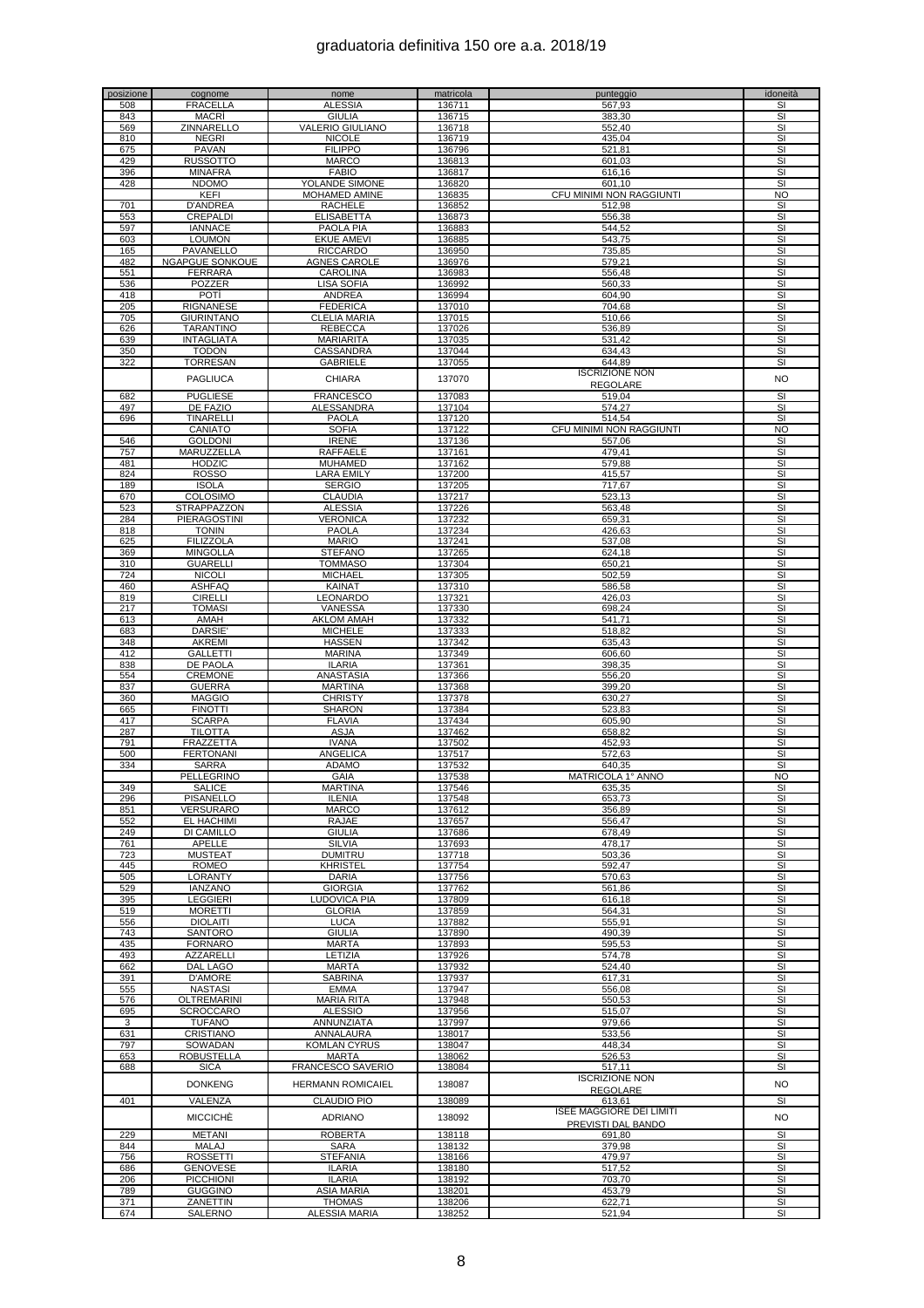| posizione | cognome              | nome                    | matricola | punteggio                       | idoneità                |
|-----------|----------------------|-------------------------|-----------|---------------------------------|-------------------------|
|           | <b>DE BORTOLI</b>    | CAMILLA                 | 138261    | <b>TRASFERITO</b>               | <b>NO</b>               |
| 681       | <b>DAL MOLIN</b>     | <b>MICHELLE</b>         | 138269    | 519,06                          | SI                      |
|           |                      |                         |           |                                 |                         |
| 437       | CUOCO                | <b>GIUSEPPE</b>         | 138278    | 595,43                          | $\overline{\mathsf{S}}$ |
| 648       | <b>MANCARELLA</b>    | <b>VIRGINIA</b>         | 138279    | 527,85                          | SI                      |
| 647       | <b>PINTO</b>         | ALESSANDRO              | 138286    | 528,21                          | SI                      |
| 759       | DE MARIA             | ANGELO                  | 138297    | 478,74                          | SI                      |
|           |                      |                         |           |                                 |                         |
| 702       | <b>FOLEY</b>         | MASSIMILIANO            | 138307    | 512,84                          | SI                      |
| 836       | <b>VECCHI</b>        | ALESSANDRA              | 138327    | 399,22                          | $\overline{\mathsf{S}}$ |
|           |                      |                         |           | <b>ISEE MAGGIORE DEI LIMITI</b> |                         |
|           | <b>MORSELLINO</b>    | <b>VERA</b>             | 138330    |                                 | <b>NO</b>               |
|           |                      |                         |           | PREVISTI DAL BANDO              |                         |
|           | <b>DIESI</b>         | <b>ROBERTA</b>          | 138334    | <b>ISEE MAGGIORE DEI LIMITI</b> | <b>NO</b>               |
|           |                      |                         |           | PREVISTI DAL BANDO              |                         |
| 689       | <b>JARRAYA</b>       | <b>HEDI</b>             | 138345    | 517,05                          | SI                      |
|           |                      |                         |           |                                 |                         |
| 622       | HILLAH               | <b>AYITE DIANOS BEN</b> | 138346    | 537,60                          | SI                      |
|           |                      |                         |           | <b>ISCRIZIONE NON</b>           |                         |
|           | <b>SICURANZA</b>     | <b>GIANMARCO</b>        | 138396    | <b>REGOLARE</b>                 | <b>NO</b>               |
|           |                      |                         |           |                                 |                         |
| 812       | <b>CONTINO</b>       | <b>GIORGIA</b>          | 138412    | 433,84                          | SI                      |
|           | <b>PEPE</b>          | LUIGI                   | 138420    | MATRICOLA 1° ANNO               | <b>NO</b>               |
| 442       | <b>MUJKANOVIC</b>    | <b>ENA</b>              | 138424    | 593,15                          | SI                      |
| 410       |                      | <b>CLAUDIA</b>          |           |                                 | <b>SI</b>               |
|           | ORRÚ                 |                         | 138427    | 608,65                          |                         |
| 326       | <b>MAY CUZ</b>       | <b>ADAN RIGOBERTO</b>   | 138429    | 644,10                          | SI                      |
| 833       | <b>INCALZA</b>       | <b>STEFANIA</b>         | 138453    | 404,58                          | SI                      |
| 714       | <b>PALMIERI</b>      | LORENZO                 | 138465    | 507,35                          | SI                      |
|           |                      |                         |           |                                 |                         |
| 321       | <b>BIANCHINO</b>     | <b>MARIANO</b>          | 138468    | 645,55                          | SI                      |
|           | <b>CHAMEKH</b>       | <b>FATIMA</b>           | 138498    | MATRICOLA 1° ANNO               | <b>NO</b>               |
|           | <b>GIANNETTI</b>     | <b>GIORGIA</b>          | 138532    | CFU MINIMI NON RAGGIUNTI        | <b>NO</b>               |
|           |                      |                         |           |                                 |                         |
| 570       | <b>BENTIVEGNA</b>    | <b>AURORA</b>           | 138554    | 552,37                          | SI                      |
| 732       | CARNELOS             | <b>ROSA</b>             | 138559    | 498,14                          | SI                      |
| 763       | CAMPANELLI           | <b>CHIARA</b>           | 138570    | 476,61                          | SI                      |
| 561       | CARTOCCIO            | <b>MARCELLA</b>         | 138583    | 554,73                          | <b>SI</b>               |
|           |                      |                         |           |                                 |                         |
| 455       | MAZZONI              | <b>FRANCESCA</b>        | 138652    | 588,23                          | SI                      |
| 367       | <b>MOLISSO</b>       | <b>ELENA</b>            | 138656    | 625,25                          | SI                      |
| 273       | SPANO                | <b>ALESSANDRA</b>       | 138677    | 665,47                          | SI                      |
|           |                      |                         |           |                                 |                         |
| 685       | <b>GIACALONE</b>     | <b>CECILIA</b>          | 138720    | 518,15                          | SI                      |
| 489       | PAIN                 | JULIEN                  | 138724    | 576,54                          | <b>SI</b>               |
| 806       | <b>SECH</b>          | ANNA                    | 138753    | 442,61                          | $\overline{\mathsf{S}}$ |
|           | <b>LORUSSO</b>       |                         |           |                                 |                         |
| 773       |                      | ANGELA                  | 138759    | 465,60                          | SI                      |
| 604       | <b>IANNOTTA</b>      | <b>ANTONELLA</b>        | 138793    | 543,73                          | SI                      |
| 575       | <b>BRESSAN</b>       | <b>ALICE</b>            | 138808    | 551.00                          | SI                      |
| 475       | <b>MORI</b>          | <b>ELENA</b>            | 138811    | 582,48                          | SI                      |
|           |                      |                         |           |                                 |                         |
|           | <b>MURO</b>          | <b>TERESA</b>           | 138821    | CFU MINIMI NON RAGGIUNTI        | NO                      |
| 784       | LIN                  | <b>GUOQI</b>            | 138853    | 457,97                          | SI                      |
| 829       | <b>MISBAH</b>        | YAHYA                   | 138882    | 408,95                          | SI                      |
|           |                      |                         |           |                                 |                         |
|           | CAPPELLO             | <b>MATTEO</b>           | 138883    | CFU MINIMI NON RAGGIUNTI        | <b>NO</b>               |
| 667       | DI STEFANO           | <b>CLAUDIO</b>          | 138888    | 523,27                          | SI                      |
| 788       | <b>GRIGNOLO</b>      | MARIANNA                | 138897    | 454,38                          | SI                      |
| 357       | <b>NEUMANN</b>       | CAROLINA                | 138898    |                                 | SI                      |
|           |                      |                         |           | 631,53                          |                         |
| 472       | <b>DEGA</b>          | <b>GILDA</b>            | 138903    | 583,34                          | SI                      |
| 643       | VENTURELLI           | <b>MONICA</b>           | 138953    | 529,69                          | SI                      |
|           | CORVAGLIA            | ANDREA                  | 139007    | <b>TRASFERITO</b>               | <b>NO</b>               |
|           |                      |                         |           |                                 |                         |
| 787       | <b>COSTA</b>         | <b>MARTINA</b>          | 139008    | 454,46                          | SI                      |
| 422       | <b>DI PACE</b>       | <b>FRANCESCA</b>        | 139018    | 603,22                          | SI                      |
| 839       | <b>PAGLIARI</b>      | <b>GIULIA</b>           | 139043    | 397,21                          | SI                      |
| 645       | DE LUCA              | <b>MARTA</b>            | 139073    | 529,23                          | SI                      |
|           |                      |                         |           |                                 |                         |
| 216       | <b>SIRINGO</b>       | LEANDRA                 | 139092    | 698,78                          | SI                      |
| 715       | <b>BATTILANI</b>     | <b>FEDERICA</b>         | 139104    | 506,96                          | SI                      |
|           | PIZZININI            | <b>GIORGIA</b>          | 139110    | CFU MINIMI NON RAGGIUNTI        | <b>NO</b>               |
| 246       | <b>PIGATO</b>        | <b>SARA</b>             | 139164    | 680,67                          | SI                      |
|           |                      |                         |           |                                 |                         |
| 801       | TOMMASIN             | <b>ANGELICA</b>         | 139179    | 446,22                          | SI                      |
|           | D'ANNA               | CATERINA                | 139193    | REDDITO NON PRESENTE            | <b>NO</b>               |
| 526       | GATTO                | ALESSANDRA              | 139200    | 562,82                          | SI                      |
| 351       |                      |                         |           |                                 |                         |
|           | <b>SCIORTINO</b>     | <b>VINCENZO</b>         | 139230    | 634.11                          | SI                      |
| 506       | <b>POGODA</b>        | KAROLINA JULIA          | 139249    | 569.87                          | SI                      |
| 740       | AL MAKHOUR           | <b>JAAFAR</b>           | 139273    | 492,45                          | SI                      |
| 297       | KARIM                | <b>MOHAMED</b>          | 139282    | 652,89                          | SI                      |
|           |                      |                         |           |                                 |                         |
| 511       | <b>BALESTRI</b>      | AGNESE                  | 139351    | 567,36                          | SI                      |
| 62        | ZADRA                | LETIZIA                 | 139363    | 855,65                          | SI                      |
|           |                      |                         |           | <b>ISEE MAGGIORE DEI LIMITI</b> |                         |
|           | SORNATALE            | <b>MICHELE</b>          | 139393    | PREVISTI DAL BANDO              | <b>NO</b>               |
|           |                      |                         |           |                                 |                         |
|           | LARBI                | <b>FATIMA ZOHRA</b>     | 139409    | CFU MINIMI NON RAGGIUNTI        | <b>NO</b>               |
|           | PIZZINI              | <b>ANDREA</b>           | 139411    | MATRICOLA 1° ANNO               | <b>NO</b>               |
|           | <b>FERRARO</b>       | SANTO                   | 139425    | MATRICOLA 1° ANNO               | <b>NO</b>               |
| 651       | COSTA                | <b>ELISA</b>            | 139429    |                                 | SI                      |
|           |                      |                         |           | 527,21                          |                         |
| 733       | <b>GIUNTA</b>        | <b>MARIKA</b>           | 139446    | 497,59                          | SI                      |
| 798       | <b>BOSCOLO</b>       | LUCREZIA                | 139467    | 448,03                          | SI                      |
| 548       | <b>CHINNICI</b>      | <b>SIMONA</b>           | 139484    | 556.65                          | SI                      |
| 214       | <b>MOURGEN</b>       | ZINEB                   | 139496    | 701,28                          | SI                      |
|           |                      |                         |           |                                 |                         |
|           | <b>VILARDI</b>       | <b>ALESSANDRA</b>       | 139536    | CFU MINIMI NON RAGGIUNTI        | <b>NO</b>               |
| 444       | GAIO                 | <b>PAOLO</b>            | 139543    | 592,76                          | SI                      |
| 848       | POSSEMATO            | LUIGIA                  | 139564    | 373,60                          | SI                      |
|           |                      |                         |           |                                 |                         |
| 822       | <b>DI LORENZO</b>    | <b>GIOVANNA</b>         | 139593    | 415,93                          | SI                      |
| 533       | <b>BILARDI</b>       | SARA                    | 139608    | 561,21                          | SI                      |
| 567       | <b>MADJITEY</b>      | YASMIN                  | 139636    | 553,63                          | SI                      |
| 407       | <b>MEWETSE</b>       | <b>VICKY CHRISTELLE</b> | 139638    | 610,02                          | SI                      |
|           |                      |                         |           |                                 |                         |
| 268       | <b>CAMPIONE</b>      | <b>GIULIA</b>           | 139677    | 668,13                          | SI                      |
| 176       | <b>TONDI</b>         | <b>ALICE</b>            | 139687    | 728,22                          | SI                      |
| 209       | <b>FALQUI</b>        | <b>LUDOVICA</b>         | 139699    | 702,55                          | SI                      |
|           |                      |                         |           |                                 |                         |
|           | <b>PELLICCIA</b>     | <b>FELISIA PIA</b>      | 139711    | CFU MINIMI NON RAGGIUNTI        | <b>NO</b>               |
| 652       | DAKI                 | <b>MOUAAD</b>           | 139727    | 527,16                          | SI                      |
| 483       | <b>MELI TCHOUPOU</b> | ALESSIA ROSA            | 139730    | 579,19                          | SI                      |
|           |                      |                         |           |                                 |                         |
|           | <b>FIDELFATTI</b>    | MARCO                   | 139739    | MATRICOLA 1° ANNO               | <b>NO</b>               |
| 280       | GJURGJAJ             | <b>ALTEA</b>            | 139761    | 661,19                          | SI                      |
| 174       | COCOLA               | ALESSANDRO              | 139762    | 728,89                          | SI                      |
|           |                      |                         |           |                                 |                         |
| 845       | NELAJ                | ERA                     | 139763    | 378,75                          | SI                      |
| 470       | SAHADI               | <b>CHADIA</b>           | 139788    | 584,52                          | SI                      |
| 794       | <b>GRAVANTE</b>      | <b>PIERLUIGI</b>        | 139816    | 451.35                          | SI                      |
|           | <b>FABBRI</b>        | <b>MARIA VITTORIA</b>   | 139863    | CFU MINIMI NON RAGGIUNTI        | <b>NO</b>               |
|           |                      |                         |           |                                 |                         |
| 636       | <b>MOHAMED</b>       | ABDELFATTAH ESSAM       | 139876    | 532,82                          | SI                      |
|           |                      | <b>WAGEIH</b>           |           |                                 |                         |
| 191       | <b>LOMURNO</b>       | ANGELA                  | 139891    | 716,19                          | SI                      |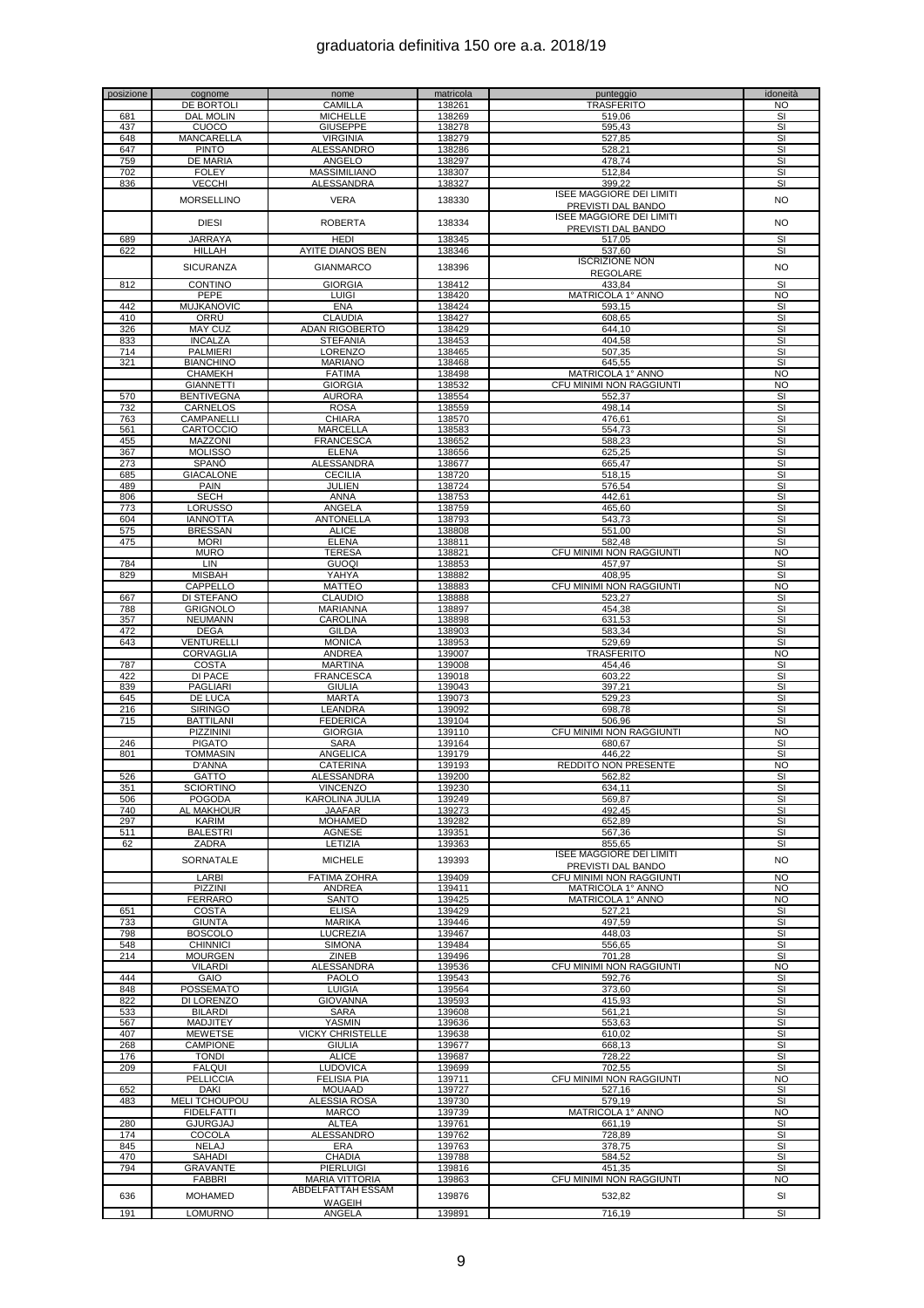|     | cognome                              | nome                      | matricola        | punteggio                              | idoneità                |
|-----|--------------------------------------|---------------------------|------------------|----------------------------------------|-------------------------|
| 392 | <b>BIANCHI</b>                       | YLENIA                    | 139894           | 617,18                                 | SI                      |
| 610 | <b>ZITO</b>                          | MARIELLA                  | 139895           | 542,60                                 | SI                      |
|     |                                      |                           |                  |                                        |                         |
| 471 | <b>GIROTTO</b>                       | <b>ELISA</b>              | 139906           | 584,04                                 | SI                      |
| 672 | NAVARO                               | CLAUDIA                   | 139930           | 522,21                                 | SI                      |
| 408 | BELLÈ                                | <b>IVAN</b>               | 139933           | 609,43                                 | SI                      |
| 185 | VIANELLO                             | <b>IRENE</b>              | 139963           | 722,28                                 | SI                      |
|     |                                      |                           |                  |                                        |                         |
| 550 | PERAJ                                | <b>ERLONA</b>             | 139987           | 556,57                                 | SI                      |
| 517 | PERAJ                                | <b>ERJONA</b>             | 139995           | 565,20                                 | SI                      |
| 722 | <b>GUANDALINI</b>                    | <b>LINDA</b>              | 139998           | 503.78                                 | SI                      |
| 774 | <b>FOKOU FOGANG</b>                  | <b>MARTIAL</b>            | 140007           | 465,02                                 | SI                      |
|     |                                      |                           |                  |                                        |                         |
| 585 | <b>MONTELEONE</b>                    | PASQUALE                  | 140010           | 549,34                                 | SI                      |
|     | <b>MEJRI</b>                         | <b>GHAZI</b>              | 140020           | CFU MINIMI NON RAGGIUNTI               | <b>NO</b>               |
| 742 | <b>RISO</b>                          | <b>EMANUELE</b>           | 140021           | 490,54                                 | SI                      |
| 750 | <b>POLACCHINI</b>                    | <b>NICOLE</b>             | 140033           | 482.96                                 | SI                      |
|     | <b>MARTIGNETTI</b>                   |                           |                  |                                        |                         |
| 499 |                                      | <b>DIEGO</b>              | 140059           | 573.50                                 | SI                      |
| 492 | <b>BIANCO</b>                        | <b>GABRIELE</b>           | 140065           | 574,94                                 | SI                      |
| 741 | <b>JAMAL TABIT</b>                   | <b>MERIEME</b>            | 140086           | 491,78                                 | SI                      |
| 253 | D'ALESSANDRO                         | VALERY                    | 140088           | 674,94                                 | SI                      |
|     |                                      |                           |                  |                                        |                         |
| 678 | <b>NIGRO</b>                         | <b>SILVIA</b>             | 140159           | 521,05                                 | SI                      |
| 846 | <b>SANTAGATA</b>                     | SALVATORE                 | 140170           | 378,30                                 | SI                      |
| 713 | <b>SCAVUZZO</b>                      | <b>ALESSIA</b>            | 140209           | 507,37                                 | SI                      |
| 419 | COLATRIANO                           | <b>GIULIA</b>             | 140216           | 604,41                                 | SI                      |
|     |                                      |                           |                  |                                        |                         |
| 823 | <b>NIEKEBI</b>                       | <b>NIKKY EMILI</b>        | 140217           | 415,77                                 | SI                      |
| 663 | PETTENUZZO                           | <b>DEBORA</b>             | 140240           | 524,21                                 | SI                      |
| 620 | DE CHIARA                            | <b>ANTONELLA</b>          | 140274           | 538,42                                 | SI                      |
| 656 | CONCI                                | <b>FRANCESCA</b>          | 140294           | 525,62                                 | SI                      |
|     |                                      |                           |                  |                                        |                         |
| 718 | <b>BENDYA</b>                        | <b>FATIMA ZAHRA</b>       | 140305           | 506,23                                 | SI                      |
|     | LAGANÀ                               | MARIAELENA                | 140351           | CFU MINIMI NON RAGGIUNTI               | <b>NO</b>               |
| 415 | <b>BONVISSUTO</b>                    | <b>IVAN</b>               | 140355           | 606,36                                 | SI                      |
| 510 | <b>GABRA</b>                         | ANDRO MAGDY YOUSSEF AZIZ  | 140367           | 567.78                                 | SI                      |
|     |                                      |                           |                  |                                        |                         |
| 525 | <b>BIANCO</b>                        | LORENZO                   | 140391           | 563.19                                 | SI                      |
| 467 | <b>MILITO</b>                        | <b>MELISSA MARIA</b>      | 140402           | 585,45                                 | SI                      |
| 640 | PATELLA                              | <b>FEDERICA</b>           | 140434           | 530,78                                 | SI                      |
|     |                                      | <b>GRETA</b>              |                  |                                        |                         |
| 762 | ZANOTTI                              |                           | 140454           | 478,01                                 | SI                      |
| 802 | CALTABIANO                           | <b>ALESSIA</b>            | 140462           | 446,12                                 | $\overline{\mathbf{s}}$ |
| 306 | NADALINI                             | <b>GIORGIA</b>            | 140487           | 650,97                                 | SI                      |
| 372 | <b>ARGHIDI</b>                       | SOUAD                     | 140491           | 622,62                                 | SI                      |
|     |                                      |                           |                  |                                        |                         |
| 690 | <b>TROTTA</b>                        | <b>DEBORA</b>             | 140534           | 516,63                                 | SI                      |
| 539 | <b>LUNGHI</b>                        | <b>MATTEO</b>             | 140544           | 559.80                                 | SI                      |
| 582 | <b>HADEF</b>                         | <b>CHIARA SABRINA</b>     | 140556           | 549,85                                 | SI                      |
| 375 | <b>PICINOTTI</b>                     | VALERIA                   | 140557           | 621,75                                 | SI                      |
|     |                                      |                           |                  |                                        |                         |
| 821 | <b>REZGUI</b>                        | MOHAMED ALI               | 140600           | 421,16                                 | SI                      |
| 398 | TAPAZIDOU SPANOUDI                   | <b>ILIANA</b>             | 140646           | 615,06                                 | SI                      |
| 627 | <b>WALTERS DINGBOBGA</b>             | <b>BUADISUE RACHEAL</b>   | 140651           | 536,21                                 | SI                      |
| 562 | <b>BENBOUBAKER</b>                   | ABDESSALEM                | 140656           | 554,47                                 | SI                      |
|     |                                      |                           |                  |                                        |                         |
| 746 | AHMAD                                | <b>MARIA NAZIR</b>        | 140659           | 487,53                                 | SI                      |
| 121 | NGUEFACK LEKANE                      | <b>NADINE SONY</b>        | 140666           | 774,03                                 | SI                      |
| 739 | DEUDJEU MONGA                        | LARIDA PATRICIA           | 140668           | 492,65                                 | SI                      |
| 679 | FONDJO MACHIKOU                      | DAVINA CHARNELLE          | 140669           | 519,54                                 | SI                      |
|     |                                      |                           |                  |                                        |                         |
| 480 | <b>KENNE FOKOUA</b>                  | <u>ARIANE SANDRA</u>      | 140671           | 581,04                                 | SI                      |
|     | <b>SHEHU</b>                         | <b>IMELDA</b>             | 140695           | MATRICOLA 1° ANNO                      | N <sub>O</sub>          |
| 251 | <b>PARISI</b>                        | <b>IRENE</b>              | 140706           | 675,24                                 | SI                      |
| 629 | CRESCENTI                            | <b>FRANCESCA</b>          | 140707           | 534,58                                 | SI                      |
|     |                                      |                           |                  |                                        |                         |
| 425 | <b>MATTIA</b>                        | <b>NAUSICAA</b>           | 140793           | 602,30                                 | SI                      |
| 520 | CAMARA                               | LAMIN                     | 140799           | 564,19                                 | SI                      |
| 484 | CONVERSANO                           | <b>GIULIA</b>             | 140830           | 578,61                                 | SI                      |
|     | <b>NGANWOUO</b>                      |                           |                  |                                        |                         |
| 291 |                                      | <b>ROSANE</b>             | 140874           | 655,21                                 | SI                      |
|     | <b>TCHOUTANG</b>                     |                           |                  |                                        |                         |
| 664 | VACCARELLA                           | <b>SEBASTIANO</b>         | 140911           | 524,14                                 | SI                      |
| 563 | <b>D'AMBROSIO</b>                    | <b>ERICA</b>              | 140916           | 554,45                                 | SI                      |
| 366 | <b>GAMBA</b>                         | <b>SILVIA</b>             | 140946           | 625,28                                 | SI                      |
| 60Q | <b>BUZZONI</b>                       |                           | 140958           | 542.75                                 | SI                      |
|     |                                      | LAURA                     |                  |                                        |                         |
| 278 | <b>BONTACCHIO</b>                    | <b>PAOLO</b>              | 140977           | 662,02                                 | SI                      |
| 827 | <b>PICCIONE</b>                      | <b>GABRIELE</b>           | 140983           | 413,55                                 | SI                      |
| 420 | <b>FIORINI</b>                       | <b>MATILDE</b>            | 140984           | 604,35                                 |                         |
| 384 |                                      |                           |                  |                                        |                         |
|     | KHALLOUK                             | <b>IMANE</b>              |                  |                                        | SI                      |
| 316 | <b>BARISON</b>                       |                           | 140987           | 619.29                                 | SI                      |
| 314 |                                      | <b>ANNA</b>               | 140998           | 648,16                                 | SI                      |
|     | <b>COMES</b>                         | <b>SERGIO</b>             | 141020           | 648,85                                 | SI                      |
|     |                                      |                           |                  |                                        |                         |
| 591 | <b>TUFAN</b>                         | <b>GULCE</b>              | 141059           | 547,15                                 | SI                      |
| 748 | <b>TOUAMA</b>                        | FATIMA EZZAHRA            | 141075           | 484,63                                 | SI                      |
| 752 | <b>HANNIOUI</b>                      | <b>KAWTAR</b>             | 141112           | 481,61                                 | SI                      |
| 558 | <b>JOUICHAT</b>                      | <b>SARA</b>               | 141129           | 555,81                                 | SI                      |
|     | SPAGNOLO                             | <b>GIULIA</b>             | 141135           | CFU MINIMI NON RAGGIUNTI               | <b>NO</b>               |
|     |                                      |                           |                  |                                        |                         |
| 388 | DE LUCA                              | <b>MATTIA</b>             | 141171           | 618,20                                 | SI                      |
| 512 | <b>EBESSA</b>                        | <b>YVAN LOIC</b>          | 141205           | 567,17                                 | SI                      |
| 468 | <b>MODA</b>                          | <b>FRANCESCO</b>          | 141209           | 585,29                                 | SI                      |
|     |                                      |                           |                  | <b>ISCRIZIONE NON</b>                  |                         |
|     | <b>TEDESCO</b>                       | <b>VINCENZO MARCO</b>     | 141212           |                                        | <b>NO</b>               |
|     |                                      |                           |                  | <b>REGOLARE</b>                        |                         |
| 240 | D'ABBRACCIO                          | <b>GIUSEPPE</b>           | 141226           | 683,12                                 | SI                      |
| 465 | <b>MARCHETTI</b>                     | <b>ALESSIA</b>            | 141251           | 586,06                                 | SI                      |
| 283 | <b>PALMA</b>                         | <b>DELIO</b>              | 141270           | 659,52                                 | SI                      |
|     |                                      |                           |                  |                                        |                         |
| 758 | SAIDI                                | <b>TAREK</b>              | 141296           | 479,14                                 | SI                      |
| 767 | UERRAD AL-LAL                        | CHAIA                     | 141350           | 470,38                                 | SI                      |
| 684 | <b>SOLTAN</b>                        | NICOLETA                  | 141355           | 518,57                                 | SI                      |
| 803 | GAMBACORTA                           | PAOLO                     | 141386           | 445,29                                 | SI                      |
|     |                                      |                           |                  |                                        |                         |
| 315 | <b>AIT IKENE</b>                     | <b>SARA</b>               | 141402           | 648,59                                 | SI                      |
|     | SALADINI                             | <b>MARTINA</b>            | 141440           | MATRICOLA 1° ANNO                      | <b>NO</b>               |
| 703 | <b>ROBERTO</b>                       | <b>BARBARA</b>            | 141601           | 512,52                                 | SI                      |
|     | ZI ALNOUN                            | MUHAMMED ANAS             | 141649           | CFU MINIMI NON RAGGIUNTI               | <b>NO</b>               |
|     |                                      |                           |                  |                                        |                         |
| 394 | CONSAGRA                             | DANIELE                   | 141725           | 616,83                                 | SI                      |
| 453 | GATTI                                | <b>FEDERICA</b>           | 141839           | 588,40                                 | SI                      |
| 430 | <b>VANTAGGIATO</b>                   | <b>SIMONE</b>             | 141893           | 600,47                                 | SI                      |
|     | <b>FLORIO</b>                        | <b>ALESSIA</b>            | 142176           |                                        | SI                      |
| 265 |                                      |                           |                  | 670,20                                 |                         |
| 235 | <b>MASTRORILLI</b>                   | ANNAMARIA PIA             | 142463           | 689,02                                 | SI                      |
|     | GALLERANI                            | <b>ERICA</b>              | 142521           | MATRICOLA 1° ANNO                      | <b>NO</b>               |
|     | CARLOTTI                             | VALENTINA                 | 142532           | MATRICOLA 1° ANNO                      | <b>NO</b>               |
|     |                                      |                           |                  |                                        |                         |
|     | <b>DI PILLA</b>                      | <b>MARA</b>               | 142541           | MATRICOLA 1° ANNO                      | <b>NO</b>               |
|     | MUDDASAR                             | <b>RABIA</b>              | 142596           | MATRICOLA 1° ANNO                      | <b>NO</b>               |
|     | <b>SCHINZARI</b><br><b>PARONITTI</b> | CAMILLA<br><b>GIACOMO</b> | 142605<br>142620 | MATRICOLA 1° ANNO<br>MATRICOLA 1º ANNO | <b>NO</b><br><b>NO</b>  |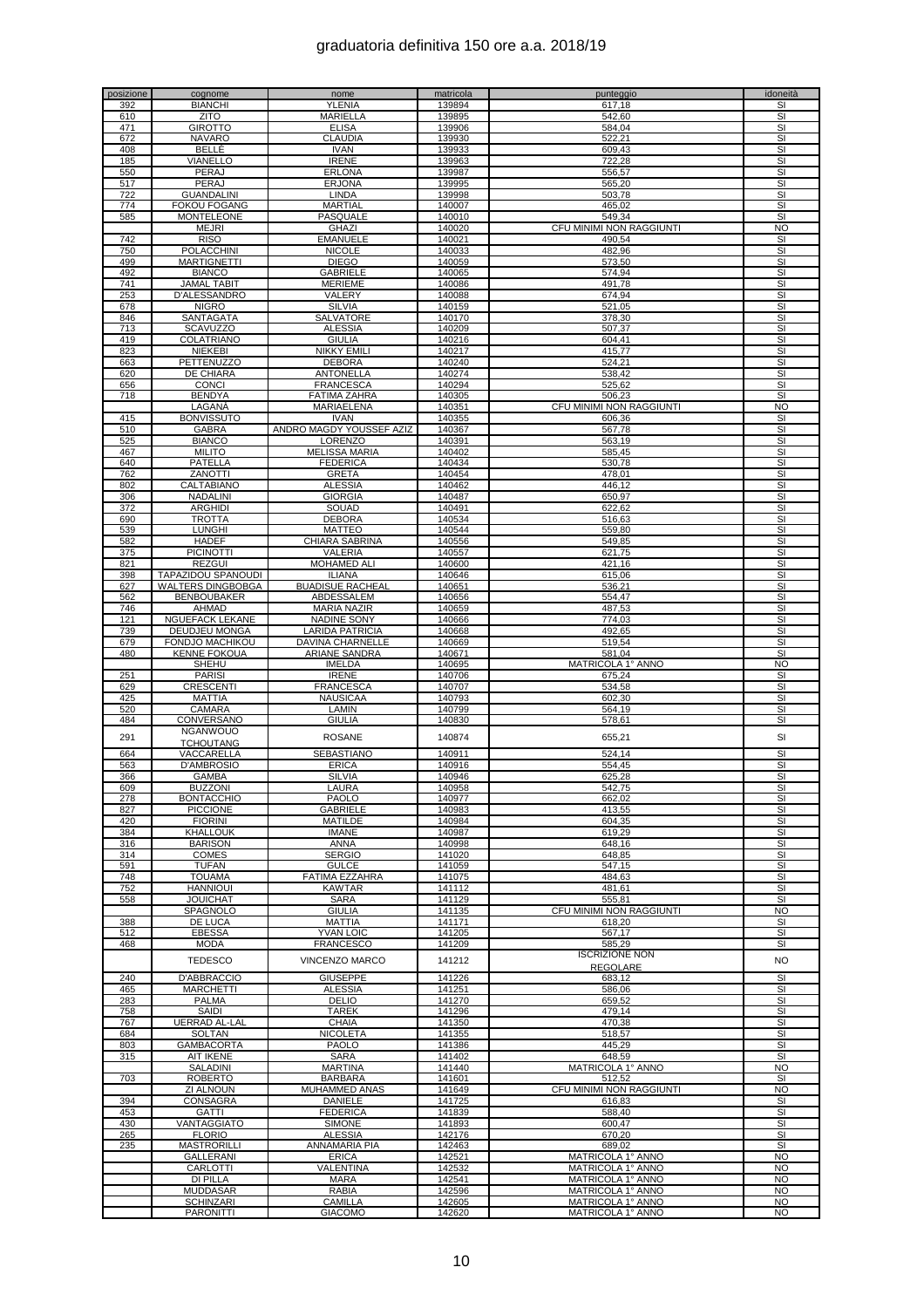| posizione | cognome                            | nome                             | matricola        | punteggio                              | idoneità               |
|-----------|------------------------------------|----------------------------------|------------------|----------------------------------------|------------------------|
|           | <b>NOCERINO</b>                    | ASIA                             | 142626           | <b>ISCRIZIONE NON</b>                  | N <sub>O</sub>         |
|           |                                    |                                  |                  | <b>REGOLARE</b>                        |                        |
|           | PALLONE                            | <b>VINCENZO</b>                  | 142690           | <b>ISCRIZIONE NON</b>                  | <b>NO</b>              |
|           |                                    |                                  |                  | <b>REGOLARE</b>                        |                        |
|           | <b>BERTOLINO</b>                   | <b>SALVATORE</b>                 | 142700           | MATRICOLA 1° ANNO                      | <b>NO</b>              |
|           | <b>FAMA</b>                        | <b>ALESSIA PIA</b>               | 142725           | MATRICOLA 1° ANNO                      | <b>NO</b>              |
|           | <b>MACRI</b>                       | <b>ANNA</b>                      | 142783           | MATRICOLA 1° ANNO                      | <b>NO</b>              |
|           | <b>FURLANETTO</b>                  | <b>LISA</b>                      | 142926           | MATRICOLA 1° ANNO                      | <b>NO</b>              |
|           | VERLICCHI<br><b>FAGGION</b>        | <b>ERICA</b><br><b>PRISCILLA</b> | 142946<br>142988 | MATRICOLA 1° ANNO                      | <b>NO</b><br><b>NO</b> |
|           | <b>BIANCO</b>                      | SALVATORE ALESSANDRO             | 143023           | MATRICOLA 1° ANNO<br>MATRICOLA 1° ANNO | <b>NO</b>              |
|           | <b>POGGI</b>                       | <b>FRANCESCA</b>                 | 143049           | MATRICOLA 1° ANNO                      | <b>NO</b>              |
|           | <b>BALDO</b>                       | <b>FRANCESCA</b>                 | 143087           | MATRICOLA 1° ANNO                      | <b>NO</b>              |
|           | <b>DIGNOES</b>                     | <b>CLAUDIA</b>                   | 143114           | MATRICOLA 1° ANNO                      | <b>NO</b>              |
|           | <b>SCHINZARI</b>                   | <b>MARGHERITA</b>                | 143136           | MATRICOLA 1° ANNO                      | <b>NO</b>              |
|           | MUSCO CARBONARO                    | CAROLA                           | 143146           | MATRICOLA 1° ANNO                      | <b>NO</b>              |
|           | <b>CUPPONE</b>                     | VALERIA                          | 143201           | MATRICOLA 1° ANNO                      | <b>NO</b>              |
|           | <b>GERMANO</b>                     | <b>RAFAELA</b>                   | 143218           | MATRICOLA 1° ANNO                      | <b>NO</b>              |
|           | <b>LIOCE</b>                       | <b>MARCO</b>                     | 143267           | MATRICOLA 1º ANNO                      | <b>NO</b>              |
|           | <b>BIRATI</b>                      | ASIA                             | 143284           | MATRICOLA 1° ANNO                      | <b>NO</b>              |
|           | <b>MARINELLI</b>                   | <b>CHIARA</b>                    | 143296           | MATRICOLA 1° ANNO                      | <b>NO</b>              |
|           | <b>CIRELLI</b><br><b>POMARICO</b>  | <b>TOMMASO</b><br><b>STEFANO</b> | 143345<br>143451 | MATRICOLA 1° ANNO                      | <b>NO</b><br><b>NO</b> |
|           | CERVELLERA                         | <b>PAOLO</b>                     | 143743           | MATRICOLA 1° ANNO<br>MATRICOLA 1° ANNO | <b>NO</b>              |
|           | <b>SANGIORGI</b>                   | <b>LUCA</b>                      | 143826           | MATRICOLA 1° ANNO                      | <b>NO</b>              |
|           | <b>SORACE</b>                      | <b>STEFANO</b>                   | 143929           | MATRICOLA 1° ANNO                      | <b>NO</b>              |
|           | <b>ANCONA</b>                      | <b>PIETRO</b>                    | 144141           | MATRICOLA 1° ANNO                      | <b>NO</b>              |
|           | VALBONESI                          | <b>NICOL</b>                     | 144154           | MATRICOLA 1° ANNO                      | <b>NO</b>              |
|           | GATTI                              | <b>FRANCESCA</b>                 | 144160           | MATRICOLA 1º ANNO                      | <b>NO</b>              |
|           | <b>PICCININNI</b>                  | CARLO UMBERTO                    | 144167           | MATRICOLA 1° ANNO                      | <b>NO</b>              |
|           | <b>TARAS SANNA</b>                 | <b>ALICE</b>                     | 144245           | MATRICOLA 1° ANNO                      | <b>NO</b>              |
|           | <b>MAGLIANO</b>                    | <b>FRANCESCA</b>                 | 144284           | MATRICOLA 1° ANNO                      | <b>NO</b>              |
|           | CAMPANELLI                         | <b>OMAR</b>                      | 144298           | MATRICOLA 1° ANNO                      | <b>NO</b>              |
|           | PALAZZO<br><b>SAMPIETRO</b>        | <b>CHIARA</b><br><b>ROSSELLA</b> | 144314<br>144358 | MATRICOLA 1° ANNO                      | <b>NO</b><br><b>NO</b> |
|           | <b>ROTONDO</b>                     | <b>LUCIA</b>                     | 144370           | MATRICOLA 1° ANNO<br>MATRICOLA 1° ANNO | <b>NO</b>              |
|           | CALTANISSETTA                      | <b>FEDERICA</b>                  | 144437           | MATRICOLA 1° ANNO                      | <b>NO</b>              |
|           | <b>BIONDO</b>                      | <b>ALESSIA</b>                   | 144474           | MATRICOLA 1° ANNO                      | <b>NO</b>              |
|           |                                    |                                  |                  | <b>ISCRIZIONE NON</b>                  |                        |
|           | <b>TERRANOVA</b>                   | GAIA                             | 144495           | <b>REGOLARE</b>                        | <b>NO</b>              |
|           | <b>GELLI</b>                       | <b>ALESSIA</b>                   | 144510           | MATRICOLA 1° ANNO                      | N <sub>O</sub>         |
|           | <b>PREGNOLATO</b>                  | LUCA                             | 144600           | MATRICOLA 1° ANNO                      | <b>NO</b>              |
|           | COLONA<br>SALAMONE                 | ALESSANDRO<br><b>GIULIA</b>      | 144677<br>144712 | MATRICOLA 1° ANNO<br>MATRICOLA 1° ANNO | <b>NO</b><br><b>NO</b> |
|           | CHIRIACOV                          | <b>STANISLAV</b>                 | 144732           | MATRICOLA 1° ANNO                      | <b>NO</b>              |
|           | EL HAOUTI                          | AMAL                             | 144734           | MATRICOLA 1° ANNO                      | <b>NO</b>              |
|           | TALOTTI                            | <b>NUNZIO</b>                    | 144844           | MATRICOLA 1° ANNO                      | <b>NO</b>              |
|           | <b>VOCI</b>                        | AMBRA                            | 144847           | MATRICOLA 1° ANNO                      | <b>NO</b>              |
|           | <b>DE BIAGGI</b>                   | <b>SARA</b>                      | 145011           | MATRICOLA 1° ANNO                      | <b>NO</b>              |
|           | <b>INVERSI</b><br><b>ROMANO</b>    | <b>PIETRO</b><br><b>ANDREA</b>   | 145159           | MATRICOLA 1° ANNO                      | <b>NO</b><br><b>NO</b> |
|           | ZANNARINI                          | <b>FEDERICA</b>                  | 145189<br>145268 | MATRICOLA 1° ANNO<br>MATRICOLA 1° ANNO | <b>NO</b>              |
|           | <b>ESPOSITO</b>                    | <b>ALEXIA</b>                    | 145290           | MATRICOLA 1° ANNO                      | <b>NO</b>              |
|           | <b>MARCHESE</b>                    | VALENTINA                        | 145367           | MATRICOLA 1° ANNO                      | <b>NO</b>              |
|           | <b>GRISAFI</b>                     | <b>MIRIANA</b>                   | 145370           | MATRICOLA 1° ANNO                      | N <sub>O</sub>         |
|           | <b>FINOTELLO</b>                   | <b>CHIARA</b>                    | 145399           | <b>ISEE MAGGIORE DEI LIMITI</b>        | <b>NO</b>              |
|           |                                    |                                  |                  | PREVISTI DAL BANDO                     |                        |
|           | <b>MARANGIO</b><br>TOSON           | <b>EMANUELA</b><br>VERDIANA      | 145425<br>145492 | MATRICOLA 1° ANNO                      | <b>NO</b><br><b>NO</b> |
|           | <b>BIGHINATTI</b>                  | <b>DIEGO</b>                     | 145552           | MATRICOLA 1° ANNO<br>MATRICOLA 1° ANNO | <b>NO</b>              |
|           | <b>MALLIA</b>                      | <b>ENNIO</b>                     | 145706           | MATRICOLA 1° ANNO                      | <b>NO</b>              |
|           |                                    |                                  |                  | <b>ISCRIZIONE NON</b>                  |                        |
|           | <b>VESCOVI</b>                     | <b>CHIARA</b>                    | 145728           | <b>REGOLARE</b>                        | NO.                    |
|           | <b>CONTI</b>                       | <b>FRANCESCO</b>                 | 145833           | MATRICOLA 1° ANNO                      | <b>NO</b>              |
|           | <b>DURNEA</b>                      | <b>ION</b>                       | 145884           | MATRICOLA 1° ANNO                      | <b>NO</b>              |
|           | MARALDO                            | ANNA                             | 145892           | MATRICOLA 1° ANNO                      | <b>NO</b>              |
|           | RAGO<br><b>GIANNOCCARO</b>         | <b>FRANCESCA</b><br>ALESSANDRA   | 145898<br>145933 | MATRICOLA 1° ANNO<br>MATRICOLA 1° ANNO | <b>NO</b><br><b>NO</b> |
|           | LEVA                               | <b>SERENA</b>                    | 146013           | MATRICOLA 1° ANNO                      | <b>NO</b>              |
|           | CATALANO                           | <b>CHIARA</b>                    | 146061           | MATRICOLA 1° ANNO                      | <b>NO</b>              |
|           | CARLINO                            | ANNA MARIA                       | 146094           | MATRICOLA 1° ANNO                      | <b>NO</b>              |
|           | AMATO                              | DANIEL                           | 146140           | MATRICOLA 1° ANNO                      | <b>NO</b>              |
|           | TRAISTARU                          | ANDREEA DIANA                    | 146149           | MATRICOLA 1° ANNO                      | <b>NO</b>              |
|           | <b>FILIPPI</b>                     | <b>ELENA</b>                     | 146151           | MATRICOLA 1° ANNO                      | <b>NO</b>              |
|           | <b>MALOSSI</b>                     | <b>NICOLA</b>                    | 146168           | MATRICOLA 1° ANNO                      | <b>NO</b>              |
|           | <b>DILAURO</b><br>CHIOATTO         | ANNA GRAZIA<br><b>FEDERICA</b>   | 146178<br>146180 | MATRICOLA 1° ANNO<br>MATRICOLA 1° ANNO | <b>NO</b><br><b>NO</b> |
|           | <b>ARMENO</b>                      | ROBERTA                          | 146203           | MATRICOLA 1° ANNO                      | <b>NO</b>              |
|           | <b>MAHIRI</b>                      | FATIMA EZZAHRA                   | 146221           | MATRICOLA 1° ANNO                      | <b>NO</b>              |
|           | <b>OLIVIERI</b>                    | <b>CLAUDIA</b>                   | 146231           | MATRICOLA 1° ANNO                      | <b>NO</b>              |
|           | PACE                               | DANIELA                          | 146280           | MATRICOLA 1° ANNO                      | <b>NO</b>              |
|           | CASTELLI                           | <b>PAOLA</b>                     | 146338           | MATRICOLA 1° ANNO                      | <b>NO</b>              |
|           | <b>NAHIR</b><br><b>FERRAZZI</b>    | <b>HAMZA</b><br><b>IRENE</b>     | 146415           | MATRICOLA 1° ANNO<br>MATRICOLA 1° ANNO | <b>NO</b><br><b>NO</b> |
|           | <b>MAIO</b>                        | <b>FRANCESCA</b>                 | 146448<br>146475 | MATRICOLA 1° ANNO                      | <b>NO</b>              |
|           | CAPALBO                            | <b>ASSUNTA</b>                   | 146550           | MATRICOLA 1° ANNO                      | <b>NO</b>              |
|           |                                    |                                  |                  | <b>ISEE MAGGIORE DEI LIMITI</b>        |                        |
|           | RALLO                              | <b>SILVIA</b>                    | 146613           | <b>PREVISTI DAL BANDO</b>              | <b>NO</b>              |
|           | <b>GIACALONE</b>                   | <b>SABRINA</b>                   | 146617           | MATRICOLA 1° ANNO                      | <b>NO</b>              |
|           | <b>ROMEO</b>                       | CONSUELO                         | 146643           | MATRICOLA 1° ANNO                      | <b>NO</b>              |
|           | AIT ABDELMALEK<br><b>NINIVAGGI</b> | MERYEM<br>ARIANNA                | 146646<br>146710 | MATRICOLA 1° ANNO                      | <b>NO</b><br><b>NO</b> |
|           | <b>CHOUIKH</b>                     | <b>OUMAIMA</b>                   | 146724           | MATRICOLA 1° ANNO<br>MATRICOLA 1° ANNO | <b>NO</b>              |
|           |                                    |                                  |                  | <b>ISCRIZIONE NON</b>                  |                        |
|           | CATANIA                            | <b>GIULIA</b>                    | 146768           | <b>REGOLARE</b>                        | <b>NO</b>              |
|           | <b>BRAGAGNOLO</b>                  | <b>GIULIO</b>                    | 146847           | MATRICOLA 1° ANNO                      | <b>NO</b>              |
| 779       | <b>GJYLI</b>                       | <b>ENEA</b>                      | 146886           | 461,48                                 | SI                     |
|           | <b>EMMANUEL</b>                    | PRINCE TOCHUKWU                  | 146929           | MATRICOLA 1° ANNO                      | <b>NO</b>              |
|           | TOTA<br>CANTAVENERA                | <b>ILARIA</b><br>CARMELO         | 146938<br>146941 | MATRICOLA 1° ANNO<br>MATRICOLA 1° ANNO | <b>NO</b><br><b>NO</b> |
|           |                                    |                                  |                  |                                        |                        |